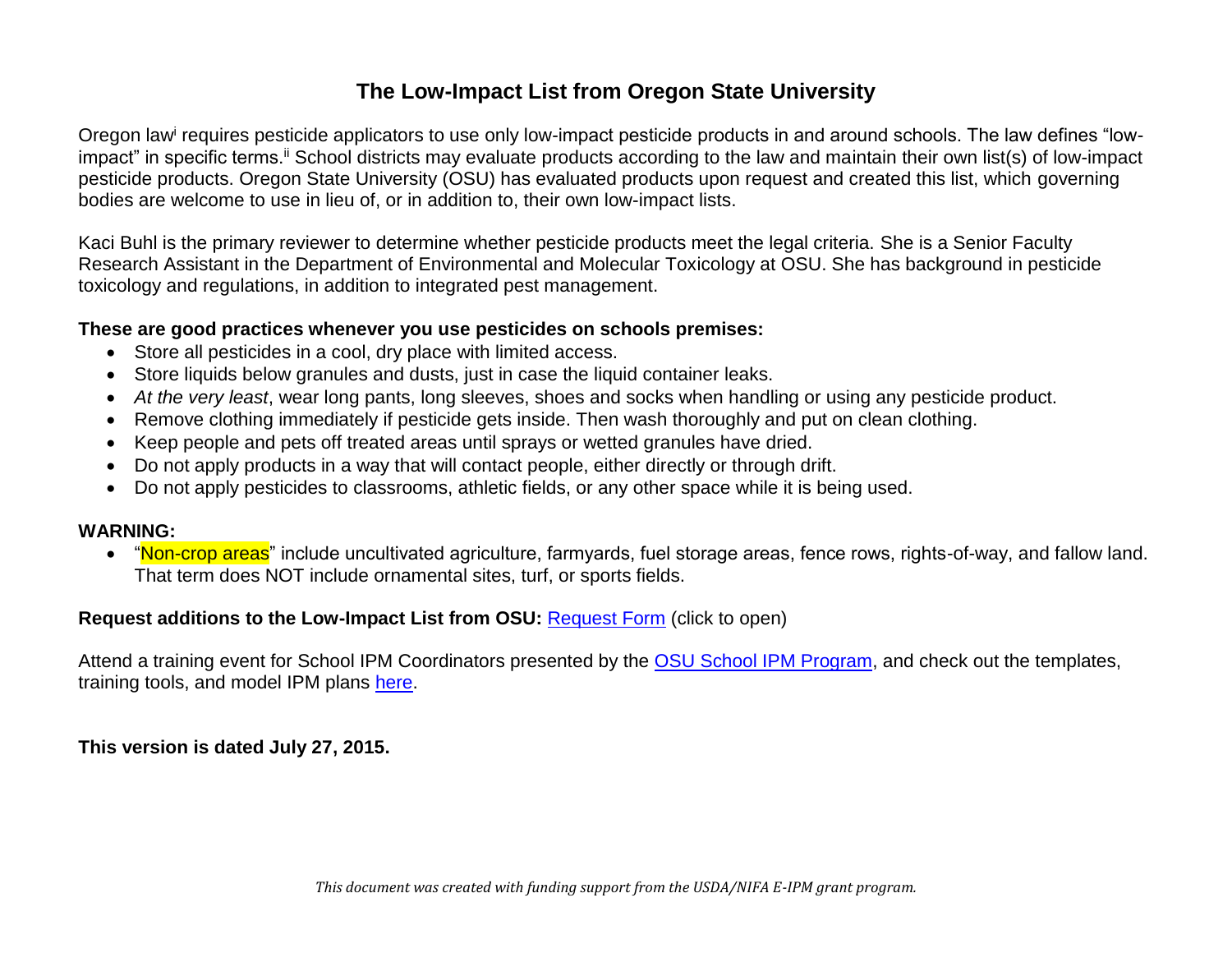The products listed here meet the criteria under the law for use in and around Oregon schools and they are registered for sale in the state of Oregon. iii **Use the EPA Registration number** to match products on the list. **The same product name can be used for different products, so matching the product name(s) below to products on the shelf is not sufficient**. This table is sorted by EPA Registration number (lowest to highest).

## **Herbicides**

| <b>Product Name</b>       | <b>EPA Reg. No.</b> | <b>Active</b><br>Ingredient(s) | Read the label, use products only for labeled uses, and<br>be aware of the following:                                                                                                                                                                                                                                                                                                                                                                                                                                                                                                                                                                                                                                                                                                                                                         |
|---------------------------|---------------------|--------------------------------|-----------------------------------------------------------------------------------------------------------------------------------------------------------------------------------------------------------------------------------------------------------------------------------------------------------------------------------------------------------------------------------------------------------------------------------------------------------------------------------------------------------------------------------------------------------------------------------------------------------------------------------------------------------------------------------------------------------------------------------------------------------------------------------------------------------------------------------------------|
| <b>Refuge</b>             | 100-1362            | glyphosate                     | In agricultural settings, this product requires a restricted-entry interval of<br>12 hours and chemical resistant gloves in Category A. Consider<br>applying that same standard in your school setting. Do not mix, store,<br>or apply this product in galvanized steel or unlined steel (except<br>stainless steel) containers.                                                                                                                                                                                                                                                                                                                                                                                                                                                                                                              |
| <b>Drexel Simazine 4L</b> | 19713-60            | simazine                       | This product is labeled for use on ornamental lawns. There are no other<br>school sites listed (i.e. athletic fields). This product causes moderate<br>eye irritation, and it can be harmful if absorbed through the skin. Avoid<br>contact with eyes, skin or clothing. All handlers must wear chemical-<br>resistant gloves. Do not apply this product to sandy soils where the<br>water table is close to the surface. This product is toxic to aquatic<br>organisms. Do not mix this product within 50 feet of water bodies or<br>wells. When used in agriculture, this product requires a re-entry interval<br>of 12 hours. Consider applying that same standard in your school<br>setting. Do not use on alkaline soils (pH above 7.8). Do not apply over<br>the rooting zone of trees or ornamentals that are not listed on the label. |
| <b>Simazine</b>           | 19713-252           | simazine                       | This product is labeled for use on lawns. There are no other school<br>sites listed (i.e. athletic fields). This product causes moderate eye<br>irritation, and it can be harmful if absorbed through the skin. Avoid<br>contact with eyes, skin or clothing. All handlers must wear chemical-<br>resistant gloves. Do not apply this product to sandy soils where the<br>water table is close to the surface. This product is toxic to aquatic<br>organisms. Do not mix this product within 50 feet of water bodies or<br>wells. When used in agriculture, this product requires a re-entry interval<br>of 12 hours. Consider applying that same standard in your school<br>setting. Do not use on alkaline soils (pH above 7.8). Do not apply over<br>the rooting zone of trees or ornamentals that are not listed on the label.            |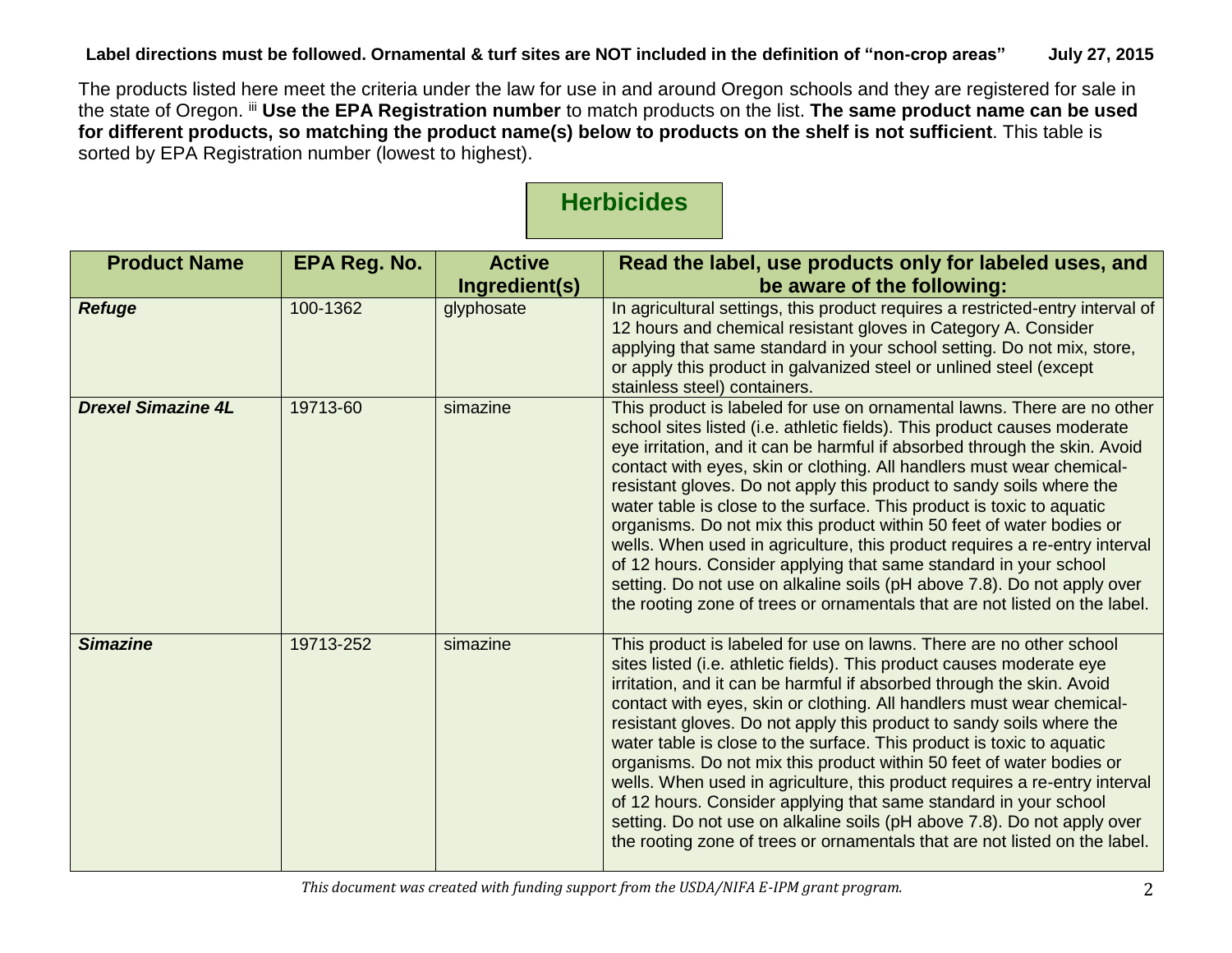**Label directions must be followed. Ornamental & turf sites are NOT included in the definition of "non-crop areas" July 27, 2015**

| <b>Gordon's Agricultural</b><br><b>Products Brushmaster</b><br><b>Herbicide</b>                                                   | 2217-774 | 2,4-D ethylhexyl<br>ester, 2,4-DP,<br>dicamba                                                     | The only school sites on the label (under "Recommended Noncropland<br>sites") are roadsides, fencerows, fence-lines, and areas adjacent to<br>athletic fields. Avoid contact with eyes, skin or clothing, or inhaling<br>spray mist. This product is harmful if absorbed through the skin or<br>inhaled. Over time, it may cause allergic reactions in individuals who<br>are repeatedly exposed. Applicators must wear chemical-resistant<br>gloves. A chemical resistant apron is needed when working with the<br>concentrate. Application to sandy soils, particularly where the water<br>table is shallow, could result in groundwater contamination. Do not<br>apply this product to shorelines, wetlands, or ditch-banks. Do not apply<br>this product where drift may occur to ornamentals, fruit trees,<br>vegetables, and other susceptible broadleaf plants. Do not apply when<br>humidity is low and temperatures are high because this product may<br>turn to vapor and move, damaging desirable plants. |
|-----------------------------------------------------------------------------------------------------------------------------------|----------|---------------------------------------------------------------------------------------------------|----------------------------------------------------------------------------------------------------------------------------------------------------------------------------------------------------------------------------------------------------------------------------------------------------------------------------------------------------------------------------------------------------------------------------------------------------------------------------------------------------------------------------------------------------------------------------------------------------------------------------------------------------------------------------------------------------------------------------------------------------------------------------------------------------------------------------------------------------------------------------------------------------------------------------------------------------------------------------------------------------------------------|
| <b>Gordon's Proform</b><br><b>Professional</b><br><b>Formulations Speed</b><br><b>Zone Broadleaf</b><br><b>Herbicide for Turf</b> | 2217-833 | 2,4-D ethylhexyl<br>ester, mecoprop-p,<br>dicamba,<br>carfentrazone ethyl                         | Avoid contact with skin, eyes, or clothing. All handlers, including<br>mixer/loaders must wear chemical resistant gloves. A chemical<br>resistant apron is needed when working with the concentrate. This<br>product causes moderate eye irritation. Prolonged or frequently<br>repeated skin contact may cause allergic reactions. Application to<br>sandy soils, particularly where the water table is shallow, could result in<br>groundwater contamination. Do not apply to wetlands or shorelines.                                                                                                                                                                                                                                                                                                                                                                                                                                                                                                              |
| <b>Gordon's Proform</b><br><b>Professional</b><br><b>Formulations Speed</b><br><b>Zone</b>                                        | 2217-835 | 2,4-D ethylhexyl<br>ester, mecoprop-p,<br>dicamba,<br>carfentrazone-ehtyl                         | Avoid contact with skin, eyes, or clothing. All handlers, including<br>mixer/loaders must wear chemical resistant gloves. A chemical<br>resistant apron is needed when working with the concentrate. When<br>finished, users should remove PPE immediately and change into clean<br>clothing as soon as possible. Application to sandy soils, particularly<br>where the water table is shallow, could result in groundwater<br>contamination. Do not apply to wetlands or shorelines.                                                                                                                                                                                                                                                                                                                                                                                                                                                                                                                                |
| <b>Gordon's ProForm</b><br><b>Professional</b><br><b>Formulations T Zone</b><br><b>Broadleaf Herbicide</b>                        | 2217-920 | dicamba, 2,4-D (2-<br>ethylhexyl ester),<br>sulfentrazone, and<br>triclopyr,<br>butoxyethyl ester | Avoid contact with eyes or clothing. This product causes moderate eye<br>irritation. Chemical resistant gloves are required for all activities. When<br>you might be exposed to the concentrate (mixing, loading, cleaning up<br>spills), you must wear a chemical resistant apron. Users should change<br>clothes immediately after handling this product. Application around a<br>cistern or well may result in contamination of drinking water. Small<br>amounts of this product can damage sensitive plants like grapes,<br>vegetables, and many ornamentals. Do not allow spray drift. Vapor drift<br>is also possible after the application if temperatures rise and humidity<br>falls.                                                                                                                                                                                                                                                                                                                        |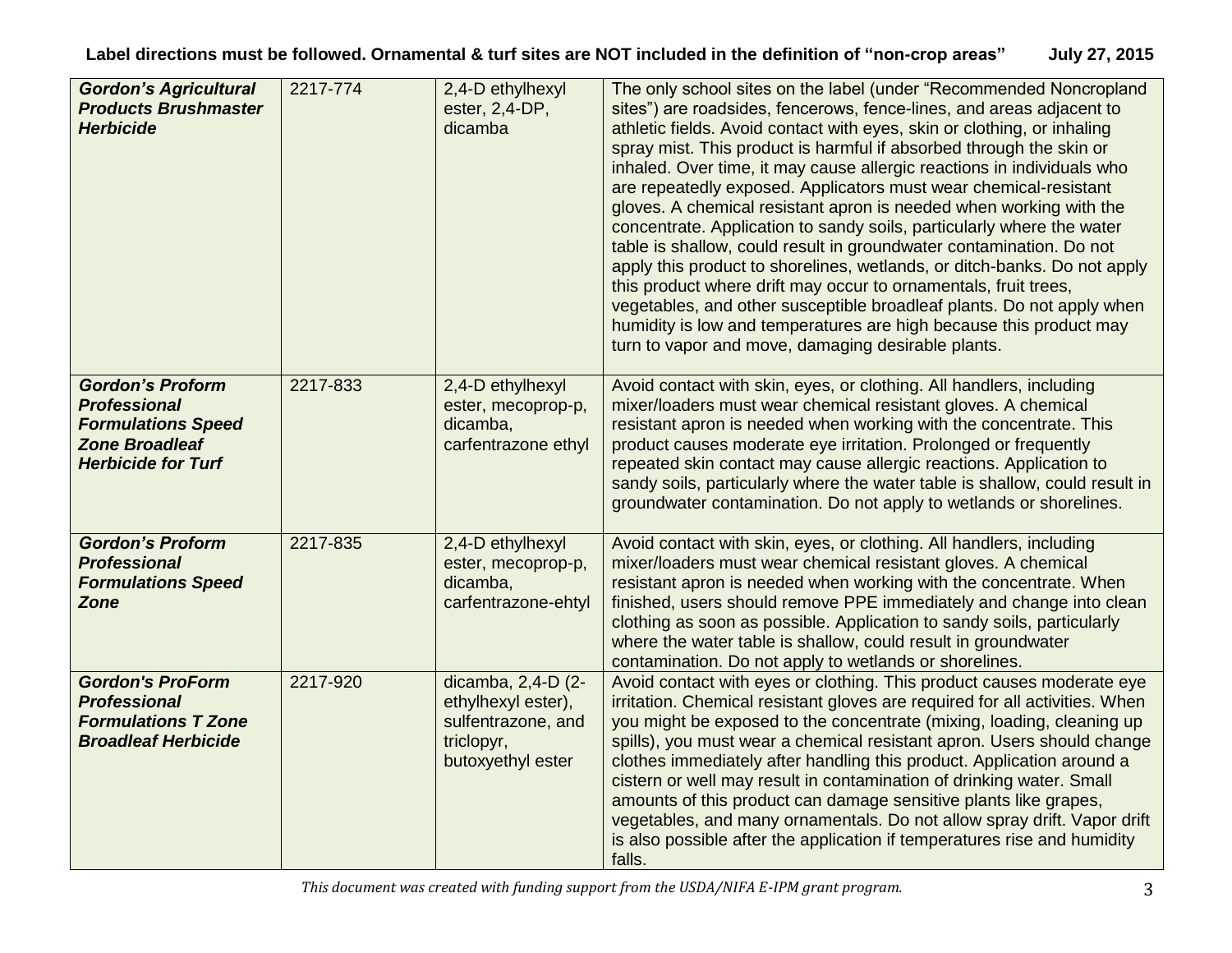| <b>Gordon's ProForm</b><br><b>Professional</b><br><b>Formulations Q4 Plus</b><br><b>Turf Herbicide for</b><br><b>Grassy &amp; Broadleaf</b><br><b>Weeds</b> | 2217-930 | quinclorac, 2,4-D,<br>dicamba,<br>sulfentrazone             | This product causes moderate eye irritation. All handlers must wear<br>protective eyewear and chemical-resistant gloves. If you might be<br>exposed to the concentrate (mixing, loading, etc.), you must wear a<br>chemical-resistant apron. In agricultural settings, the label requires a<br>restricted entry interval (REI) of 48 hours. Consider applying that same<br>standard in your school setting. It may be toxic to fish and other aquatic<br>life, and highly water-soluble. Groundwater could be contaminated if<br>this product is applied where soils are permeable and the water table is<br>shallow.                                                           |
|-------------------------------------------------------------------------------------------------------------------------------------------------------------|----------|-------------------------------------------------------------|---------------------------------------------------------------------------------------------------------------------------------------------------------------------------------------------------------------------------------------------------------------------------------------------------------------------------------------------------------------------------------------------------------------------------------------------------------------------------------------------------------------------------------------------------------------------------------------------------------------------------------------------------------------------------------|
| <b>Razor Pro Herbicide</b><br><b>Razor Herbicide</b><br><b>Primera Razor Pro</b>                                                                            | 228-366  | glyphosate                                                  | This product causes moderate eye irritation. Avoid breathing vapor or<br>spray mist. Do not mix, store, or apply this product in galvanized steel<br>or unlined steel (except stainless steel) containers.                                                                                                                                                                                                                                                                                                                                                                                                                                                                      |
| <b>T Zone SE</b>                                                                                                                                            | 2217-976 | triclopyr<br>butoxyethyl ester,<br>sulfentrazone, 2,4-<br>D | Prolonged or frequent exposure can cause allergic reactions. All<br>handlers must wear chemical-resistant gloves. When handling the<br>concentrate, a chemical-resistant apron is required. In agricultural<br>settings, this product requires a re-entry interval of 24 hours. Consider<br>applying that same standard in your school setting. This product is toxic<br>to fish and other aquatic life, and it has properties associated with<br>groundwater contamination. Use caution around cisterns or wells to<br>prevent drinking water contamination.                                                                                                                   |
| <b>Lesco Momentum Q</b><br><b>Herbicide</b><br><b>Qunincept Herbicide</b>                                                                                   | 228-531  | 2,4-D (diethylamine<br>salt), quinclorac,<br>dicamba        | This product causes moderate eye irritation. Avoid contact with eyes or<br>clothing. All handlers must wear chemical-resistant gloves, and they<br>should be washed and removed (in that order) immediately after<br>handing the product. In agricultural settings, the label requires a<br>restricted entry interval (REI) of 48 hours. Consider applying that same<br>standard in your school setting. It is toxic to fish and other aquatic life,<br>and highly water soluble. Groundwater could be contaminated if this<br>product is applied where soils are permeable and the water table is<br>shallow.                                                                  |
| <b>Plateau Herbicide</b>                                                                                                                                    | 241-365  | imazapic,<br>ammonium salt                                  | Remember, "non-crop areas" do not include ornamental or turf sites.<br>On school grounds, the only eligible locations would be fence rows and<br>rights-of-way. Avoid breathing spray mist. Applicators must wear<br>chemical resistant gloves. Application to sandy soils, particularly where<br>the water table is shallow, could result in groundwater contamination.<br>This product has a high potential for runoff for several months or more<br>after application. Do not rinse equipment on or near desirable trees or<br>plants, or on areas where their roots may extend, or in locations where<br>the chemical may be washed or moved into contact with their roots. |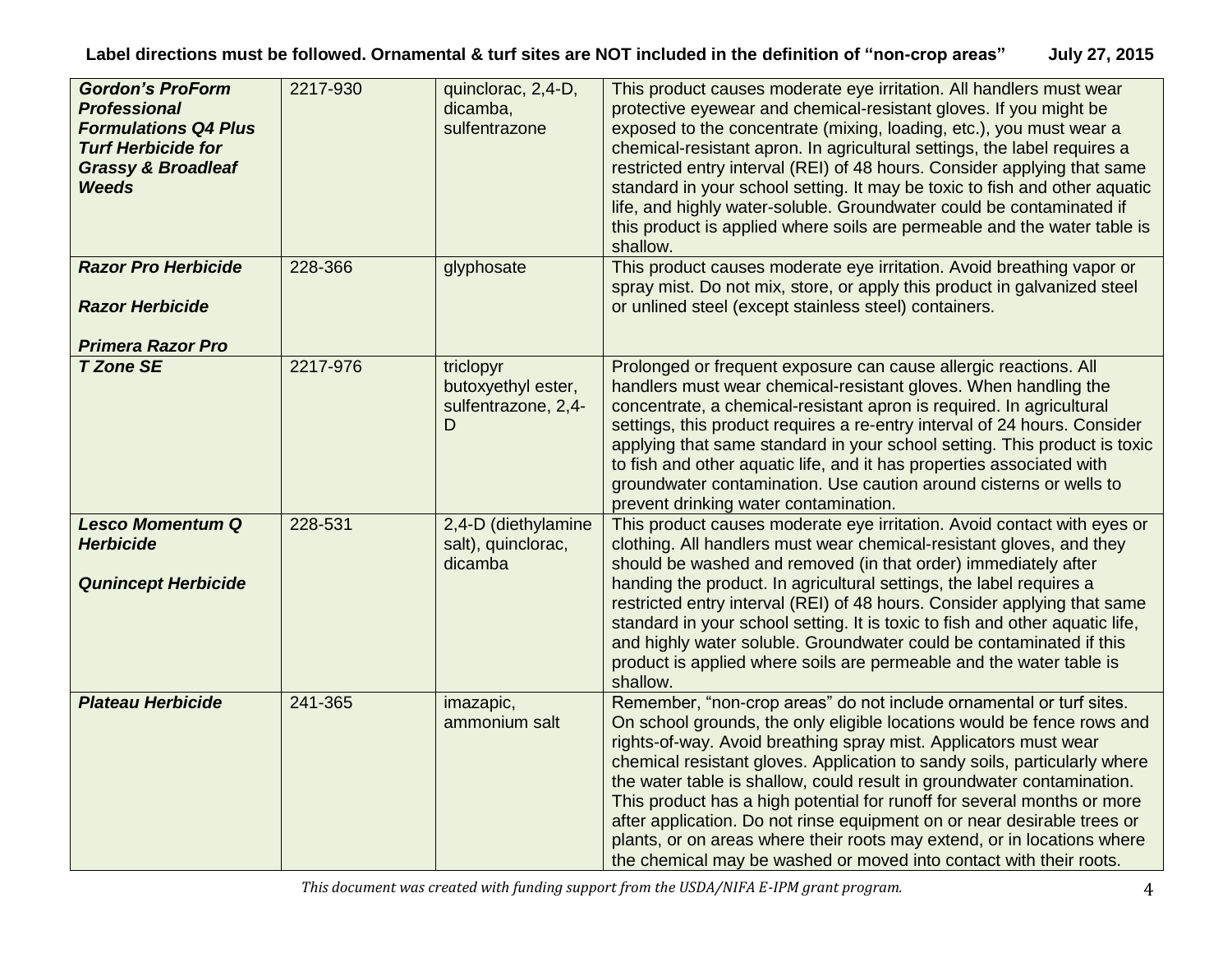| <b>Pendulum AquaCap</b><br><b>Herbicide</b><br><b>Lesco Pre-M Aqua Cap</b><br><b>Herbicide</b> | 241-416<br>241-416-10404 | pendimethalin                      | Avoid contact with eyes, skin, or clothing. Applicators and other<br>handlers must wear chemical resistant gloves. Do not apply this<br>product in greenhouses, or any enclosed structure. This product is toxic<br>to fish. This is a pre-emergent herbicide. It keeps weed seeds from<br>germinating through the soil surface, but only after it is "activated" by<br>rainfall or irrigation (about a half inch).                                                                                                                                                                                                                     |
|------------------------------------------------------------------------------------------------|--------------------------|------------------------------------|-----------------------------------------------------------------------------------------------------------------------------------------------------------------------------------------------------------------------------------------------------------------------------------------------------------------------------------------------------------------------------------------------------------------------------------------------------------------------------------------------------------------------------------------------------------------------------------------------------------------------------------------|
| <b>Quicksilver T+O</b><br><b>Herbicide</b>                                                     | 279-3265                 | carfentrazone-ethyl                | Avoid contact with eyes, skin, or clothing, and avoid breathing spray<br>mist. This product causes moderate eye irritation and moderation<br>inhalation toxicity. Applicators must wear waterproof gloves. Do not<br>allow people or pets on the treatment area until sprays have dried. This<br>product only works when light is present, and it can take 7-14 days for<br>susceptible plants to die.                                                                                                                                                                                                                                  |
| <b>Makaze</b><br><b>Mad Dog Plus</b><br><b>Kleenup Pro</b><br><b>Four Power Plus</b>           | 34704-890                | glyphosate,<br>isopropylamine salt | This product is harmful if absorbed through skin, and it causes<br>moderate eye irritation. Applicators and other handlers must wear<br>chemical resistant gloves. When used in agriculture, this product<br>requires a re-entry interval of 4 hours. Consider applying that same<br>standard in your school setting. Do not mix, store, or apply this product<br>in galvanized steel or unlined steel containers; it may form a highly<br>combustible gas mixture. Be sure to follow the directions for non-crop<br>areas and industrial sites. These do not include ornamental beds, or<br>locations where children have easy access. |
| <b>Casoron 4G</b>                                                                              | 400-168<br>400-168-59807 | dichlobenil                        | Avoid contact with skin, eyes, or clothing. This product is harmful if<br>inhaled. Chemical-resistant gloves are required for all activities. Users<br>should change clothes immediately after handling this product.<br>Application to sandy soils, particularly where the water table is shallow,<br>could result in groundwater contamination. When working around<br>desirable plants, do not allow granules to lodge in foliage, or<br>accumulate in contact with tree trunks. Casoron comes in paper bags<br>that are known to rip easily.                                                                                        |
| <b>Gly-Star Original</b><br><b>Agristar</b>                                                    | 42750-60                 | glyphosate,<br>isopropylamine salt | Avoid contact with eyes or clothing. This product causes moderate eye<br>irritation. Do not mix, store, or apply this product in galvanized steel or<br>unlined steel (except stainless steel) containers.                                                                                                                                                                                                                                                                                                                                                                                                                              |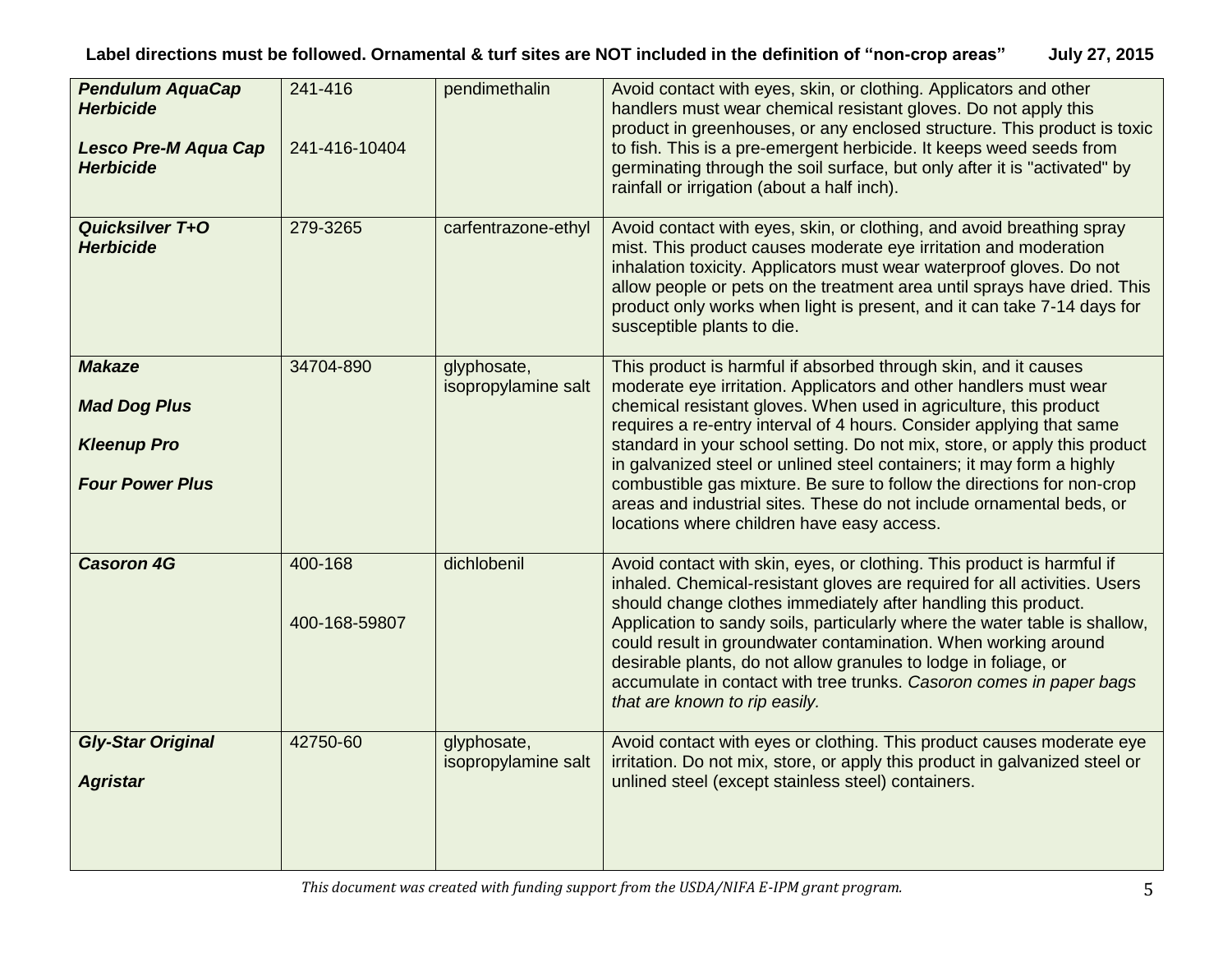| <b>Gly Star Plus, Gly Star</b><br>Pro<br><b>Gordon's Farm Pronto</b><br><b>Big N' Tuf, Gordon's</b><br><b>Farm Pronto BigN'Tuf2</b><br><b>Nonselective Herbicide</b><br><b>Hi-Yield Super</b><br><b>Concentrate Kill-Zall II</b> | 42750-61<br>42750-61-2217<br>42750-61-7401 | glyphosate,<br>isopropylamine salt                                            | Avoid contact with eyes, skin or clothing. This product causes moderate<br>eye irritation. Do not mix, store, or apply this product in galvanized steel<br>or unlined steel (except stainless steel) containers.                                                                                                                                                                                                                                                                                                                                                                                                                                                           |
|----------------------------------------------------------------------------------------------------------------------------------------------------------------------------------------------------------------------------------|--------------------------------------------|-------------------------------------------------------------------------------|----------------------------------------------------------------------------------------------------------------------------------------------------------------------------------------------------------------------------------------------------------------------------------------------------------------------------------------------------------------------------------------------------------------------------------------------------------------------------------------------------------------------------------------------------------------------------------------------------------------------------------------------------------------------------|
| <b>Landmaster BW</b>                                                                                                                                                                                                             | 42750-62                                   | $2,4-D,$<br>isopropylamine<br>salt, and<br>glyphosate,<br>isopropylamine salt | Avoid contact with eyes, skin or clothing. This product causes moderate<br>eye irritation, and it may be harmful if absorbed through the skin. When<br>you might be exposed to the concentrate (mixing, loading, cleaning up<br>spills), you must wear a chemical resistant apron and gloves.<br>Application around a cistern or well may result in contamination of<br>drinking water. Do not mix, store, or apply this product in galvanized<br>steel or unlined steel (except stainless steel) containers. Do not apply<br>this product in the vicinity of grapes, tomatoes, or other 2,4-D sensitive<br>plants.                                                        |
| <b>Specticle 20 WSP</b><br><b>Herbicide</b>                                                                                                                                                                                      | 432-1499                                   | indaziflam                                                                    | Do not open soluble packets; the envelop will dissolve in water. This<br>product causes moderate eye irritation, and it's harmful if absorbed<br>through the skin. Avoid contact with eyes, skin or clothing. All handlers<br>must wear chemical-resistant gloves, and they should be washed and<br>removed (in that order) immediately after handing the product. In<br>agricultural settings, the product requires a re-entry interval of 12 hours.<br>Consider applying that same standard in your school setting. It is toxic<br>to fish and groundwater could be contaminated if this product is applied<br>where soils are permeable and the water table is shallow. |
| <b>Specticle Flo</b><br><b>Marengo</b>                                                                                                                                                                                           | 432-1518<br>432-1518-59807                 | indaziflam                                                                    | Keep out of children's reach. In agricultural settings, the label requires a<br>restricted entry interval (REI) of 12 hours. Consider applying that same<br>standard in your school setting. This product is toxic to fish and other<br>aquatic life, and it is water-soluble. Do not apply within 25 feet of<br>psurface water, including seasonal wetlands. Adjacent properties with<br>perennial ryegrass could be significantly damaged by drift. Do not allow<br>drift.                                                                                                                                                                                               |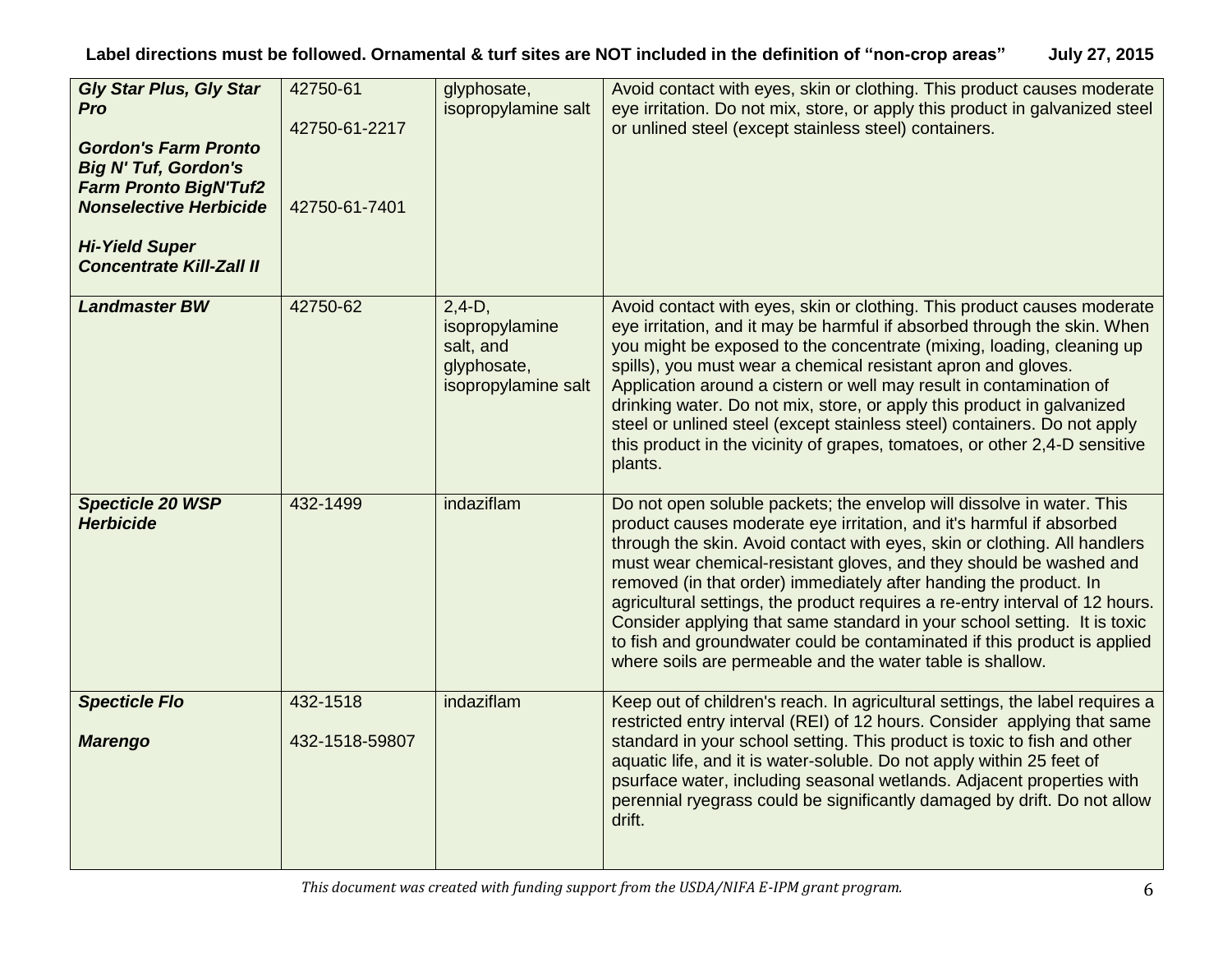| <b>Specticle G</b><br><b>Marengo G</b>                                                                      | 432-1523<br>432-1523-59807 | indaziflam                         | This product has no signal word, which can indicate very low toxicity. It<br>is a pre-emergent herbicide for annual grasses. It is toxic to fish and<br>other aquatic life. This product has a high potential to contaminate<br>surface water and/or groundwater. The residue found in runoff can be<br>active against aquatic life for months. Runoff can be reduced by timing<br>applications when rain is not expected for 48 hours.                                                                                                                                                                                                                                                                                                                                                                                                                                                                |
|-------------------------------------------------------------------------------------------------------------|----------------------------|------------------------------------|--------------------------------------------------------------------------------------------------------------------------------------------------------------------------------------------------------------------------------------------------------------------------------------------------------------------------------------------------------------------------------------------------------------------------------------------------------------------------------------------------------------------------------------------------------------------------------------------------------------------------------------------------------------------------------------------------------------------------------------------------------------------------------------------------------------------------------------------------------------------------------------------------------|
| <b>Aquamaster Herbicide</b><br><b>Roundup Custom for</b><br><b>Aquatic &amp; Terrestrial</b><br><b>Uses</b> | 524-343                    | glyphosate,<br>isopropylamine salt | Do not mix, store, or apply this product in galvanized steel or unlined<br>steel (except stainless steel) containers.                                                                                                                                                                                                                                                                                                                                                                                                                                                                                                                                                                                                                                                                                                                                                                                  |
| <b>RoundUp Pro</b><br><b>Concentrate</b>                                                                    | 524-529                    | glyphosate,<br>isopropylamine salt | Avoid contact with eyes or clothing. This product causes moderate eye<br>irritation. Do not mix, store, or apply this product in galvanized steel or<br>unlined steel (except stainless steel) containers.                                                                                                                                                                                                                                                                                                                                                                                                                                                                                                                                                                                                                                                                                             |
| <b>Quikpro Herbicide</b><br><b>Roundup QuikPro</b><br><b>Herbicide</b>                                      | 524-535                    | glyphosate, diquat<br>dibromide    | This product causes moderate eye irritation, and applicators must wear<br>protective eyewear. Avoid breathing dust from the granules. Do not mix,<br>store, or apply this product in galvanized steel or unlined steel (except<br>stainless steel) containers. Only protected handlers may be in the area<br>during application. Remove PPE immediately, and change clothes as<br>soon as possible.                                                                                                                                                                                                                                                                                                                                                                                                                                                                                                    |
| <b>Roundup Promax</b><br><b>Herbicide</b>                                                                   | 524-579                    | glyphosate,<br>potassium salt      | Avoid contact with eyes or clothing. This product causes moderate eye<br>irritation. Do not mix, store, or apply this product in galvanized steel or<br>unlined steel (except stainless steel) containers.                                                                                                                                                                                                                                                                                                                                                                                                                                                                                                                                                                                                                                                                                             |
| <b>Barrage HF Low</b><br><b>Volatile Herbicide</b>                                                          | 5905-529                   | 2,4-D ester                        | Harmful if absorbed through skin. This product causes moderate eye<br>irritation. Prolonged or frequently repeated skin contact may cause<br>allergic reactions. All handlers must wear chemical-resistant gloves.<br>When handling the concentrate, a chemical-resistant apron is required.<br>Application to sandy soils, particularly where the water table is shallow,<br>could result in groundwater contamination. After application, if the<br>temperature rises over 85 degrees, vapors from this product may injure<br>susceptible plants growing nearby, including vegetables and<br>ornamentals. Avoid applications in the vicinity of susceptible plants.<br>Use the directions for "ornamental and recreational turf grasses, lawns,<br>golf courses and cemeteries" rather than the directions for "Roadsides,<br>medians, highway, railroad, utility, and pipeline rights of way, etc." |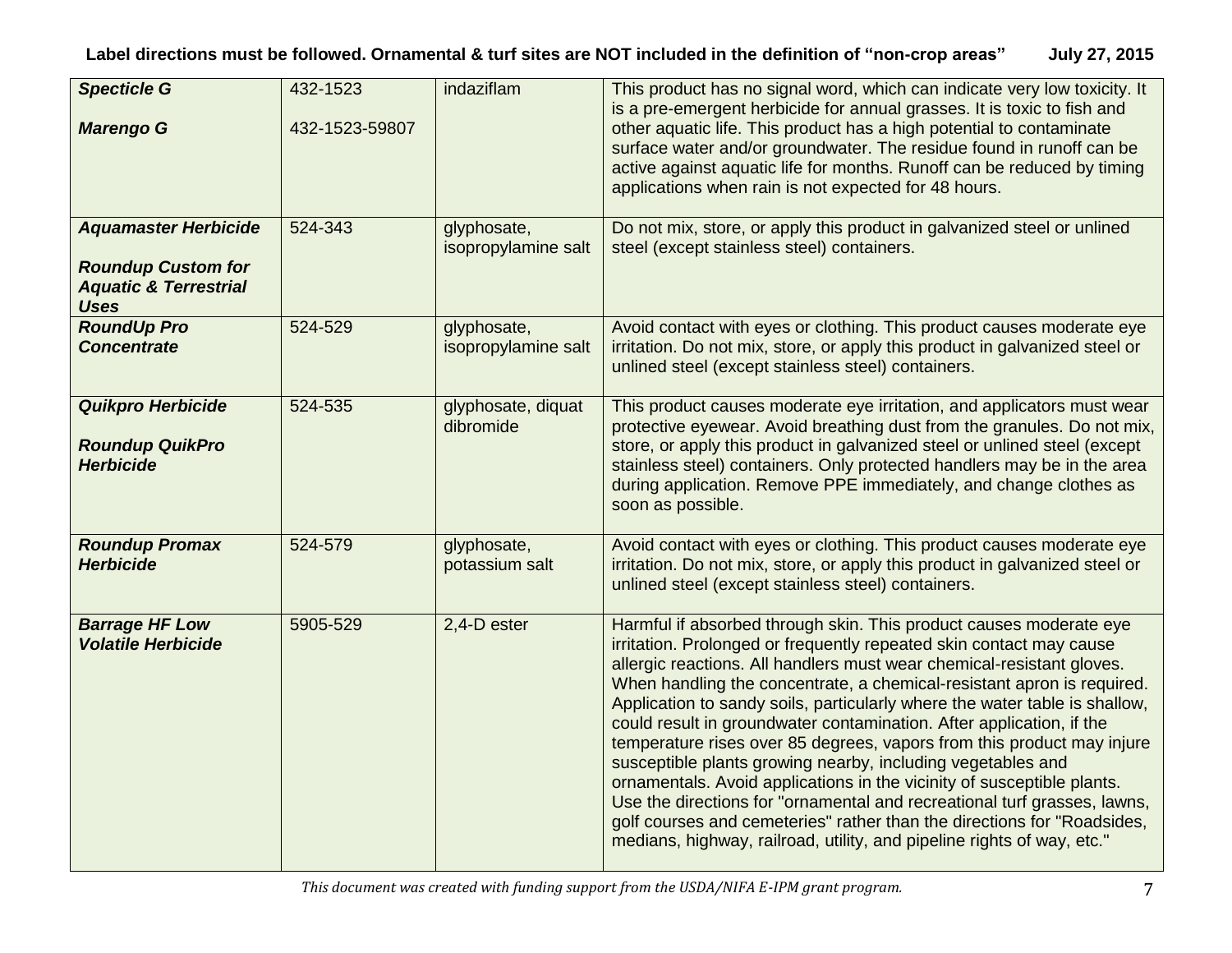| <b>Payload Herbicide</b>                                                                                                                                                                                                                                                                                                 | 59639-120       | flumioxazin           | Remember, "non-crop areas" do not include ornamental or turf sites.<br>On school grounds, the only eligible locations would be fence rows,<br>bare ground parking areas, and rights-of-way. This product causes<br>moderate eye irritation, and it can be harmful if inhaled or absorbed<br>through skin. This product is toxic to aquatic organisms and plants.                                                                                     |  |
|--------------------------------------------------------------------------------------------------------------------------------------------------------------------------------------------------------------------------------------------------------------------------------------------------------------------------|-----------------|-----------------------|------------------------------------------------------------------------------------------------------------------------------------------------------------------------------------------------------------------------------------------------------------------------------------------------------------------------------------------------------------------------------------------------------------------------------------------------------|--|
| <b>Broadstar Herbicide</b>                                                                                                                                                                                                                                                                                               | 59639-128       | flumioxazin           | Avoid breathing dust and spray mist. This product is harmful if<br>absorbed through the skin. Applicators and other handlers must wear<br>chemical-resistant gloves. This product is toxic to aquatic invertebrates.<br>Take care not to allow runoff toward desirable plants. This product is<br>most effective as a pre-emergent herbicide. Do not apply in enclosed,<br>greenhouse structures.                                                    |  |
| <b>Envoy Plus Herbicide</b><br><b>Select Max Herbicide</b><br>with Inside Technology<br><b>Select Max Herbicide</b>                                                                                                                                                                                                      | 59639-132       | clethodim             | Avoid contact with eyes, skin or clothing. This product causes moderate<br>eye irritation. It also contains potential allergens. Applicators and other<br>handlers must wear chemical-resistant gloves and protective eyewear.<br>Small amounts of this product may damage grass crops such as corn,<br>rice, small grains, sorghum, or turf. Do not allow spray drift.                                                                              |  |
| <b>Gallery 75 Dry Flowable</b><br><b>Herbicide</b>                                                                                                                                                                                                                                                                       | 62719-145       | isoxaben              | This product causes eye irritation, and it can be harmful if inhaled.<br>When used in agriculture, this product requires a re-entry interval of 12<br>hours. Consider applying that same standard in your school setting.<br>There is 'suggestive evidence' of carcinogenicity for the active<br>ingredient, isoxaben. It meets the lawful criteria (not a 'likely' human<br>carcinogen), but it's close. Take steps to minimize potential exposure. |  |
| Snapshot 2.5 TG,<br><b>Snapshot DG</b>                                                                                                                                                                                                                                                                                   | 62719-175       | trifluralin, isoxaben | Avoid contact with skin, eyes, or clothing. Avoid breathing spray mist.<br>This product causes moderate eye irritation and is harmful if inhaled. It<br>also contains potential allergens. Users should change clothes<br>immediately after handling this product.                                                                                                                                                                                   |  |
| Crossbow has been removed from the Low-Impact list. The potential for vapor drift is high, and alternatives are available on this list. In<br>addition, there has been confusion about the term "non-crop areas," which do not include ornamental and turf sites.<br>(EPA Registration numbers beginning with 62719-260) |                 |                       |                                                                                                                                                                                                                                                                                                                                                                                                                                                      |  |
| <b>Rodeo</b>                                                                                                                                                                                                                                                                                                             | 62719-324       | glyphosate,           | Avoid breathing spray mist. This product is harmful if inhaled. Do not                                                                                                                                                                                                                                                                                                                                                                               |  |
| <b>Accord Concentrate</b>                                                                                                                                                                                                                                                                                                |                 | isopropylamine salt   | mix, store, or apply this product in galvanized steel or unlined steel<br>(except stainless steel) containers.                                                                                                                                                                                                                                                                                                                                       |  |
| <b>Aquapro Herbicide</b>                                                                                                                                                                                                                                                                                                 | 62719-324-67690 |                       |                                                                                                                                                                                                                                                                                                                                                                                                                                                      |  |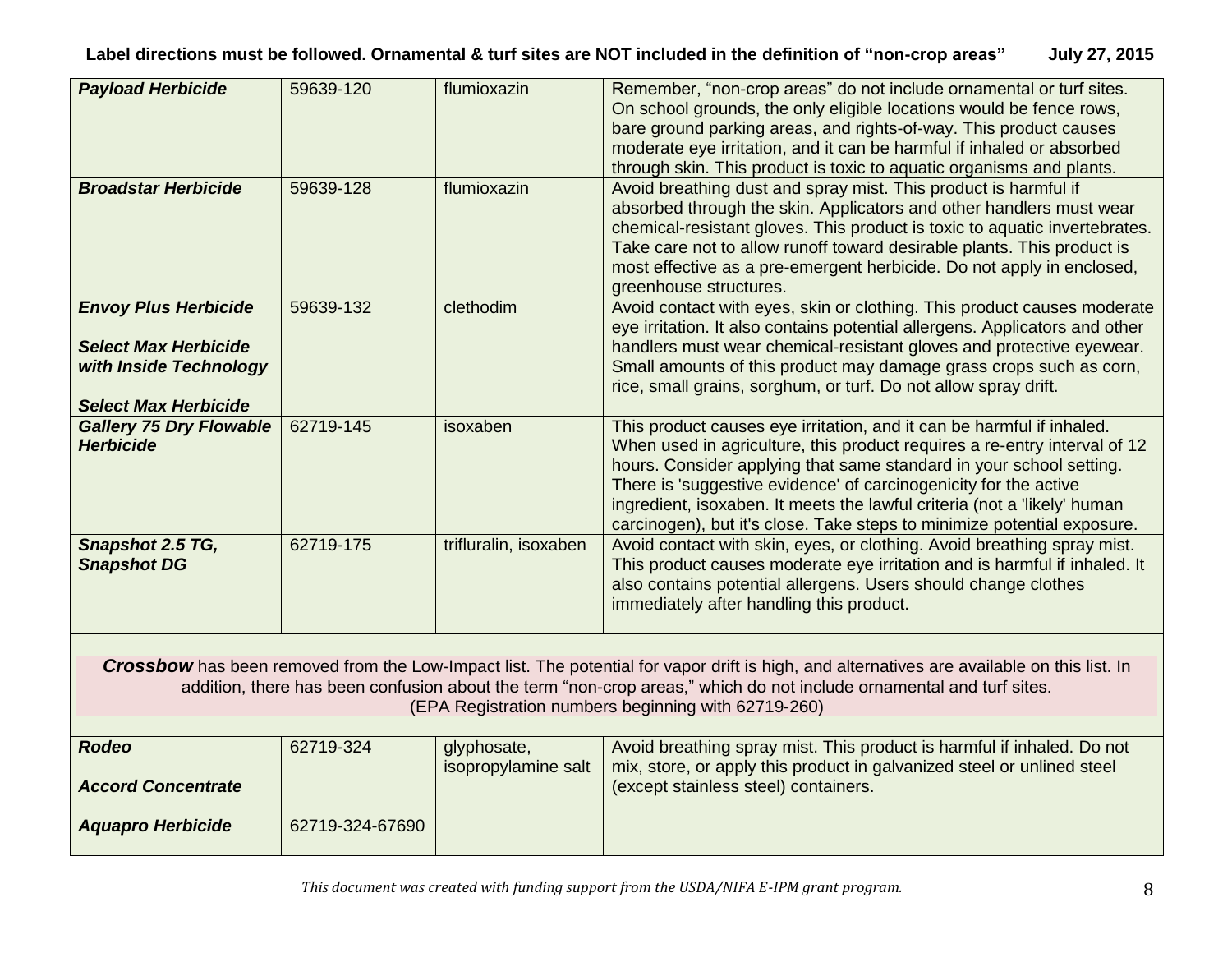| <b>Dimension Ultra 40 WP</b>                                                                             | 62719-445      | dithiopyr                          | Avoid contact with skin, eyes or clothing. Avoid breathing dust. This<br>product is harmful if absorbed through skin, and it causes eye irritation.<br>All handlers must wear chemical resistant gloves. Do not contaminate<br>water with equipment rinsate or run-off. This product is formulated in<br>water-soluble packaging. Do not open the outer package until you're<br>ready to put the water-soluble package in water.                     |
|----------------------------------------------------------------------------------------------------------|----------------|------------------------------------|------------------------------------------------------------------------------------------------------------------------------------------------------------------------------------------------------------------------------------------------------------------------------------------------------------------------------------------------------------------------------------------------------------------------------------------------------|
| <b>Gallery SC Specialty</b><br><b>Herbicide</b>                                                          | 62719-658      | isoxaben                           | This product causes eye irritation, and it can be harmful if inhaled.<br>When used in agriculture, this product requires a re-entry interval of 12<br>hours. Consider applying that same standard in your school setting.<br>There is 'suggestive evidence' of carcinogenicity for the active<br>ingredient, isoxaben. It meets the lawful criteria (not a 'likely' human<br>carcinogen), but it's close. Take steps to minimize potential exposure. |
| <b>Glyphogan Plus</b><br><b>Herbicide</b><br><b>Quali-Pro Glyphosate</b><br><b>Plus</b>                  | 66222-176      | glyphosate,<br>isopropylamine salt | Avoid contact with eyes, skin or clothing. This product causes moderate<br>eye irritation. Do not mix, store, or apply this product in galvanized steel<br>or unlined steel (except stainless steel) containers.                                                                                                                                                                                                                                     |
| <b>Bayer Advanced Natria</b><br><b>Grass &amp; Week Killer</b><br><b>RTU/Organic</b><br><b>Gardening</b> | 67702-7-72155  | ammonium salts of<br>fatty acids   | Avoid contact with eyes or clothing. This product causes moderate eye<br>irritation. Avoid breathing vapor. This product is not for use on roofs.                                                                                                                                                                                                                                                                                                    |
| <b>Sedgehammer Turf</b><br><b>Herbicide</b>                                                              | 81880-1-10163  | halosulfuron-methyl                | Avoid contact with eyes or clothing. This product causes moderate eye<br>irritation. Application to sandy soils, particularly where the water table is<br>shallow, could result in groundwater contamination.                                                                                                                                                                                                                                        |
| <b>Sedgehammer &amp; Turf</b><br><b>Herbicide</b>                                                        | 81880-24-10163 | halosulfuron-methyl                | Avoid contact with eyes or clothing. This product causes moderate eye<br>irritation. Application to sandy soils, particularly where the water table<br>is shallow, could result in groundwater contamination.                                                                                                                                                                                                                                        |
| <b>Moss Melt Concentrate</b>                                                                             | 82052-1-91094  | d-Limonene                         | This product is combustible. All handlers must wear eye protection.<br>This product is harmful if absorbed through skin. In agricultural settings,<br>people are not allowed to re-enter treated areas for four hours.<br>Consider applying that same standard in your school setting.                                                                                                                                                               |
| <b>Avenger AG Burndown</b><br><b>Herbicide</b>                                                           | 82052-4        | d-Limonene                         | Avoid contact with skin, eyes, or clothing. This product is harmful if<br>absorbed through skin, and it causes eye irritation. All handlers must<br>wear chemical resistant gloves and protective eyewear. Do not use or<br>store this product near heat or open flame. When using the product,<br>spray weeds until thoroughly wet.                                                                                                                 |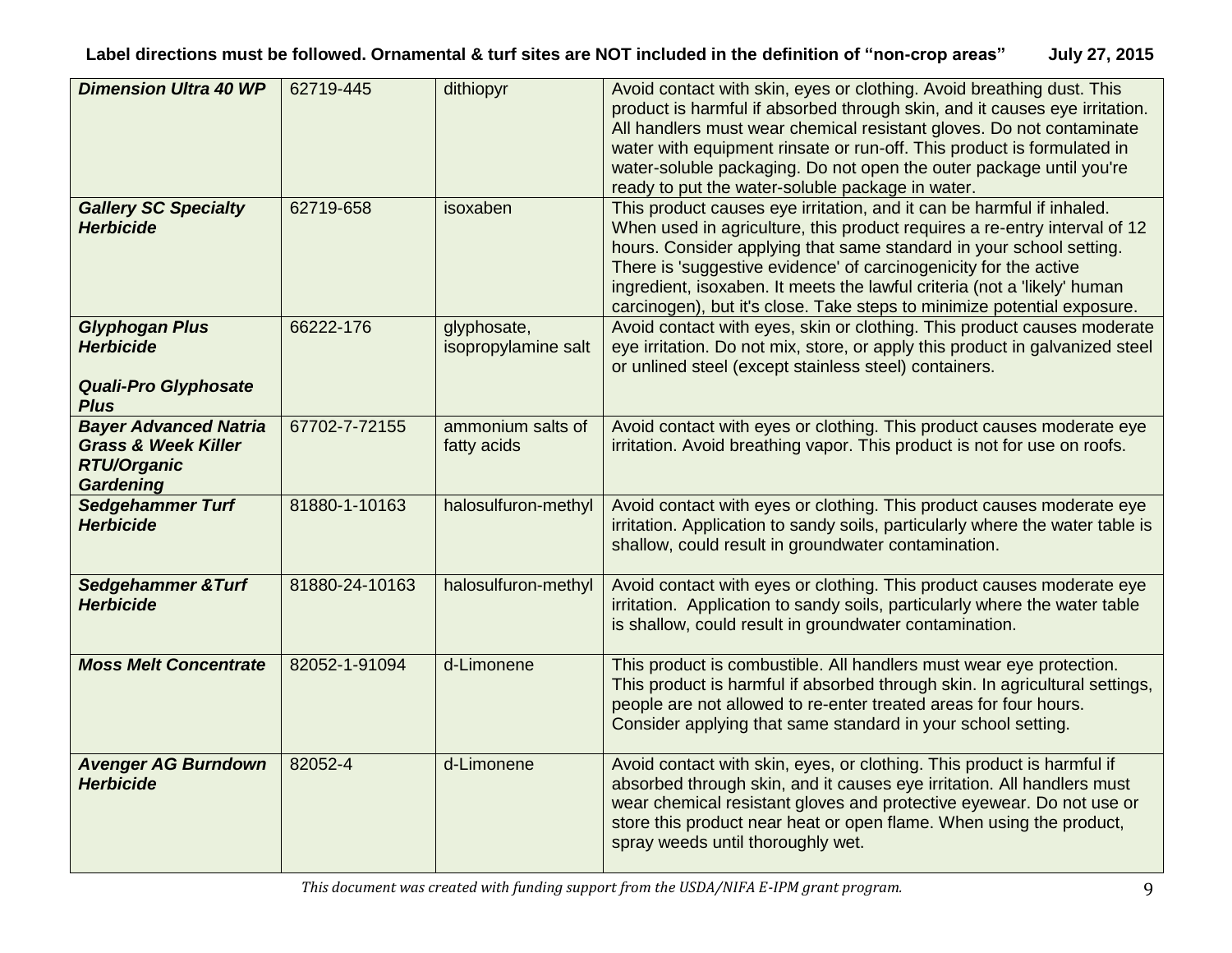| <b>Worry Free Moss &amp;</b><br><b>Algae Control</b>                                              | 82052-6-33116 | d-Limonene (citrus) | Avoid contact with skin, eyes, or clothing. This product causes<br>moderate eye irritation. This product is labeled for use on roofs,<br>walkways, driveways, and fences.                                                                                                                                                                                                                                                        |
|---------------------------------------------------------------------------------------------------|---------------|---------------------|----------------------------------------------------------------------------------------------------------------------------------------------------------------------------------------------------------------------------------------------------------------------------------------------------------------------------------------------------------------------------------------------------------------------------------|
| <b>EZ-Ject Diamondback</b><br><b>Herbicide Shells</b>                                             | 83220-1       | glyphosate          | Remember, "non-crop areas" do not include ornamental or turf sites.<br>On school grounds, the only eligible locations would be fence rows and<br>rights-of-way. Avoid contact with eyes or clothing. This product comes<br>in water-soluble shells for trunk/stem injection. It's a closed system with<br>low exposure potential. It may be applied to trees/brush that are<br>standing in water, but not below the water level. |
| <b>The Andersons</b><br><b>Professional Turf</b><br><b>Products Dimension</b><br>0.25g With Agpro | 9198-213      | dithiopyr           | Avoid contact with eyes or clothing. Avoid breathing dust. This product<br>contains potential allergens. It may also damage some species of turf<br>grass.                                                                                                                                                                                                                                                                       |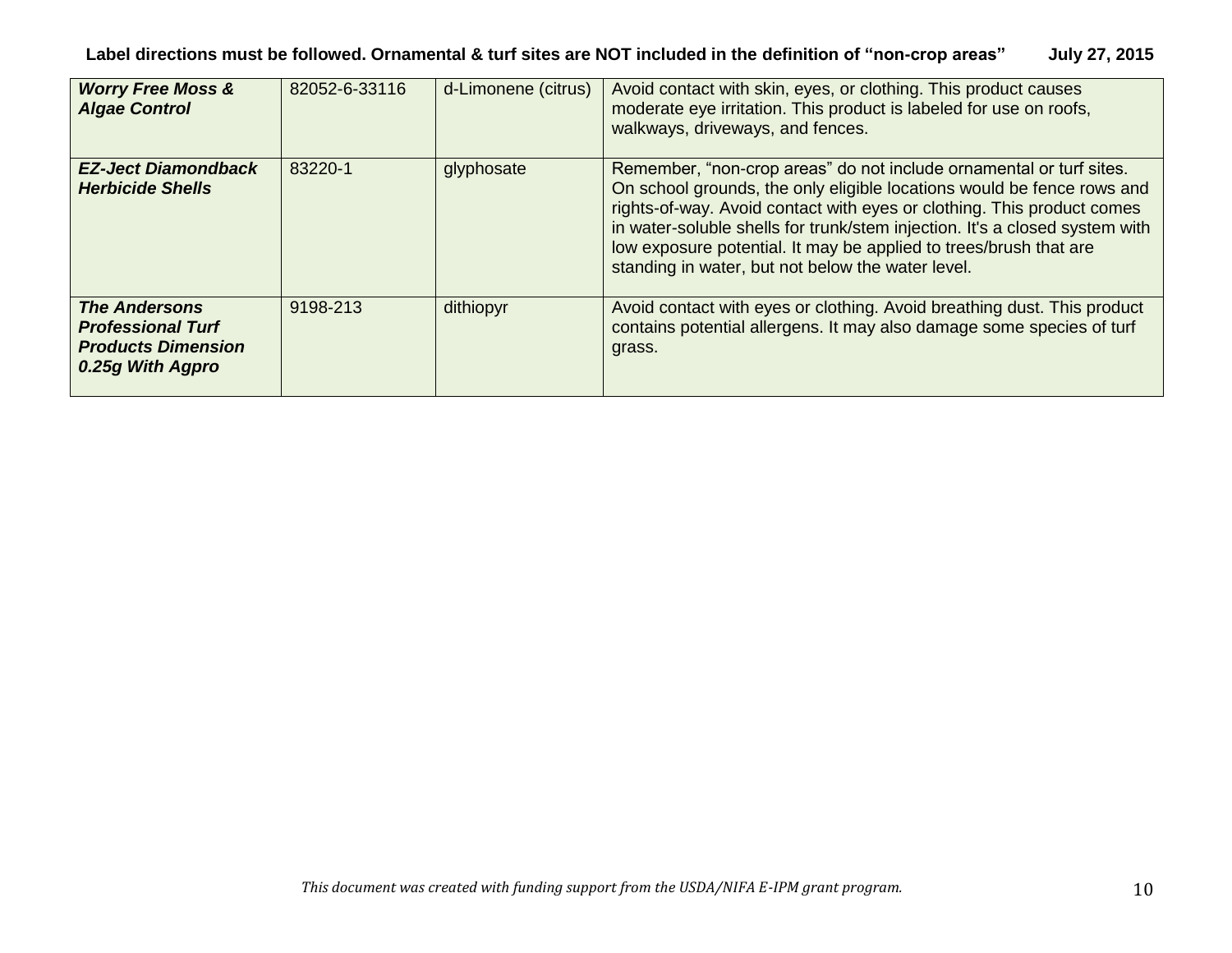#### **Label directions must be followed. Ornamental & turf sites are NOT included in the definition of "non-crop areas" July 27, 2015**

The products listed here meet the criteria under the law for use in and around Oregon schools and they are registered for sale in the state of Oregon. **Use the EPA Registration number** to match products on the list. **The same product name can be used for different products, so matching the product name(s) below to products on the shelf is not sufficient.** If there is no EPA Registration Number, match the product name *and* the manufacturer/distributor name when comparing the list to products on the shelf. This table is sorted by EPA Registration number (lowest to highest).

### **Insecticides**

| <b>Product Name</b>                                                                          | EPA Reg.<br>No. | <b>Active</b><br>Ingredient(s)                                                                                                                                    | Read the label, use products only for labeled uses, and<br>be aware of the following:                                                                                                                                                                                                                                                                                                                                                                                                          |
|----------------------------------------------------------------------------------------------|-----------------|-------------------------------------------------------------------------------------------------------------------------------------------------------------------|------------------------------------------------------------------------------------------------------------------------------------------------------------------------------------------------------------------------------------------------------------------------------------------------------------------------------------------------------------------------------------------------------------------------------------------------------------------------------------------------|
| <b>EcoEXEMPT G Granular</b><br><b>Insecticide from</b><br><b>Envincio/Prentiss LLC</b>       | None - 25(b)    | eugenol (clove<br>oil), thyme oil<br>(other:<br>wintergreen oil,<br>corn cob)                                                                                     | Avoid contact with eyes.                                                                                                                                                                                                                                                                                                                                                                                                                                                                       |
| <b>Essentria IC-3 Insecticide</b><br><b>Concentrate from</b><br><b>Envincio/Prentiss LLC</b> | None - 25(b)    | rosemary oil,<br>geraniol,<br>peppermint oil<br>(Other: oil of<br>wintergreen,<br>white mineral oil,<br>vanillin,<br>polyglyceryl<br>oleate)                      | May cause eye and skin irritation. Avoid contact with eyes, skin and<br>clothing. Protective eyewear and chemical resistant gloves are<br>recommended. Do not use or store this product near heat or open<br>flame. When diluting with water, prepare only the amount needed for<br>immediate use, and maintain agitation during use. Do not store spray<br>solution overnight. When used in confined spaces, prolonged exposure<br>to the fragrance may be objectionable to some individuals. |
| <b>EcoExempt D</b>                                                                           | None - 25(b)    | 2-phenethyl<br>propionate,<br>eugenol (clove oil)<br>(other: calcium<br>silicate, sodium<br>bicarbonate,<br>calcium carbonate.<br>soybean oil,<br>wintergreen oil | Avoid contact with eyes.                                                                                                                                                                                                                                                                                                                                                                                                                                                                       |
| <b>WHY Spray for Wasp,</b><br>Hornet, & Yellow jacket<br><b>Nests from Rescue</b>            | None - 25(b)    | lemmongrass oil,<br>clove oil<br>(eugenol),<br>rosemary oil,<br>geranium oil                                                                                      | Avoid contact with eyes and skin. Contents under pressure. Do not use<br>or store near heat or open flame. When spraying nests, spray the<br>opening first, and stand a safe distance from the nest.                                                                                                                                                                                                                                                                                           |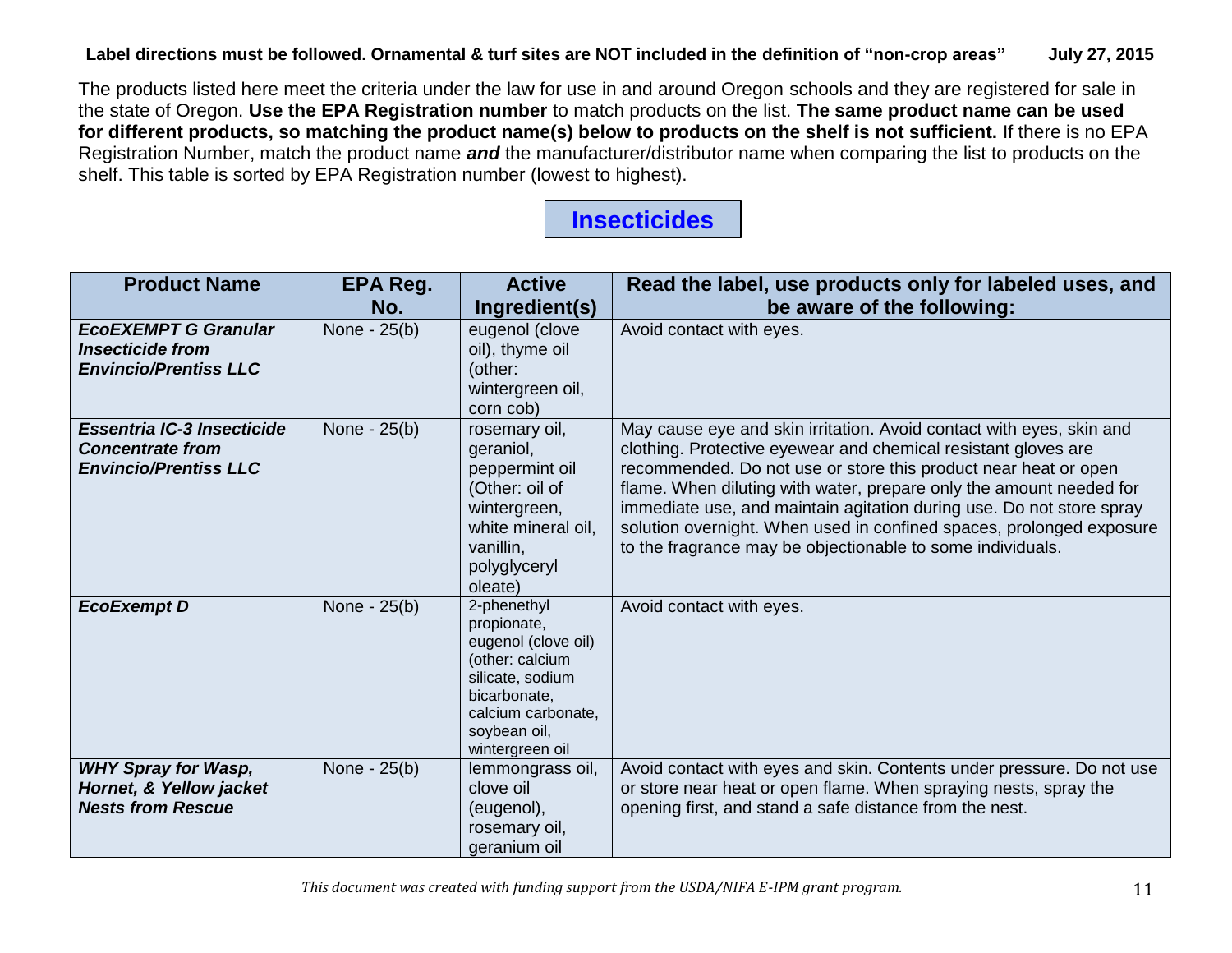| <b>Demand CS</b><br><b>Patrol</b><br><b>Speckoz Border Insecticide</b><br><b>Grenade ER Insecticide</b>                                                                                 | 100-1066<br>100-1066-72113<br>100-1066-773 | lambda-<br>cyhalothrin                                | This product may be harmful if absorbed through skin. It may also<br>contain potential allergens. Avoid contact with skin, eyes, or clothing.<br>Avoid breathing spray mist of vapor. Do not use this product in or on<br>electrical equipment due to the possibility of shock hazard. Take<br>extreme care to ensure the product is not introduced into the air. Avoid<br>contamination of food and food processing surfaces. Spot treatments<br>should not exceed 20% of the treated area. Individual spot treatments<br>should not exceed 2 square feet. |
|-----------------------------------------------------------------------------------------------------------------------------------------------------------------------------------------|--------------------------------------------|-------------------------------------------------------|-------------------------------------------------------------------------------------------------------------------------------------------------------------------------------------------------------------------------------------------------------------------------------------------------------------------------------------------------------------------------------------------------------------------------------------------------------------------------------------------------------------------------------------------------------------|
| <b>Demand G Insecticide</b>                                                                                                                                                             | 100-1240                                   | lambda-<br>cyhalothrin                                | This product causes moderate eye irritation. Avoid contact with eyes, or<br>clothing.                                                                                                                                                                                                                                                                                                                                                                                                                                                                       |
| <b>Optigard Ant Gel Bait</b>                                                                                                                                                            | 100-1260                                   | thiamethoxam                                          | Do not treat food preparation surfaces. In food handling areas, only<br>crack and crevice treatments are allowed.                                                                                                                                                                                                                                                                                                                                                                                                                                           |
| <b>Acelepryn</b>                                                                                                                                                                        | 100-1489                                   | chlorantraniliprole                                   | This product is toxic to aquatic organisms, and it's prone to runoff. It<br>can be helpful to maintain a level vegetative buffer strip between<br>application areas and water bodies. In agricultural settings, the product<br>label requires a re-entry interval of 4 hours. Consider applying that<br>same standard in your school setting.                                                                                                                                                                                                               |
| <b>Share Corp Wasp &amp; Hornet</b><br><b>Killer</b>                                                                                                                                    | 10088-91-11547                             | tetramethrin,<br>permethrin,<br>piperonyl<br>butoxide | This product causes moderate eye irritation. Contents under pressure.<br>This product is toxic to fish and other aquatic life. Stay a safe distance<br>away from nests when spraying, and do not contaminate food or food-<br>handling equipment. Avoid spraying plants.                                                                                                                                                                                                                                                                                    |
| <b>Terro Ant Killer II Liquid</b><br><b>Ant Baits/Killer</b><br><b>Terro Outdoor Liquid Ant</b><br><b>Bait Stakes</b><br><b>Terro Outdoor Liquid Ant</b><br><b>Baits Pre-Filled RTU</b> | 149-8                                      | sodium<br>tetraborate<br>decahydrate                  | Do not use in food handling areas.                                                                                                                                                                                                                                                                                                                                                                                                                                                                                                                          |
| <b>Terro-PCO Liquid Ant Bait</b>                                                                                                                                                        | 149-8-64405                                |                                                       |                                                                                                                                                                                                                                                                                                                                                                                                                                                                                                                                                             |
| <b>Grant's Kills Ants Ant</b><br><b>Control</b>                                                                                                                                         | 1663-33                                    | hydramethylnon                                        | Keep out of reach of children, even after application.                                                                                                                                                                                                                                                                                                                                                                                                                                                                                                      |
| <b>Amdro Kills Ants Ant</b><br><b>Killing Bait</b>                                                                                                                                      | 1663-33-73342                              |                                                       |                                                                                                                                                                                                                                                                                                                                                                                                                                                                                                                                                             |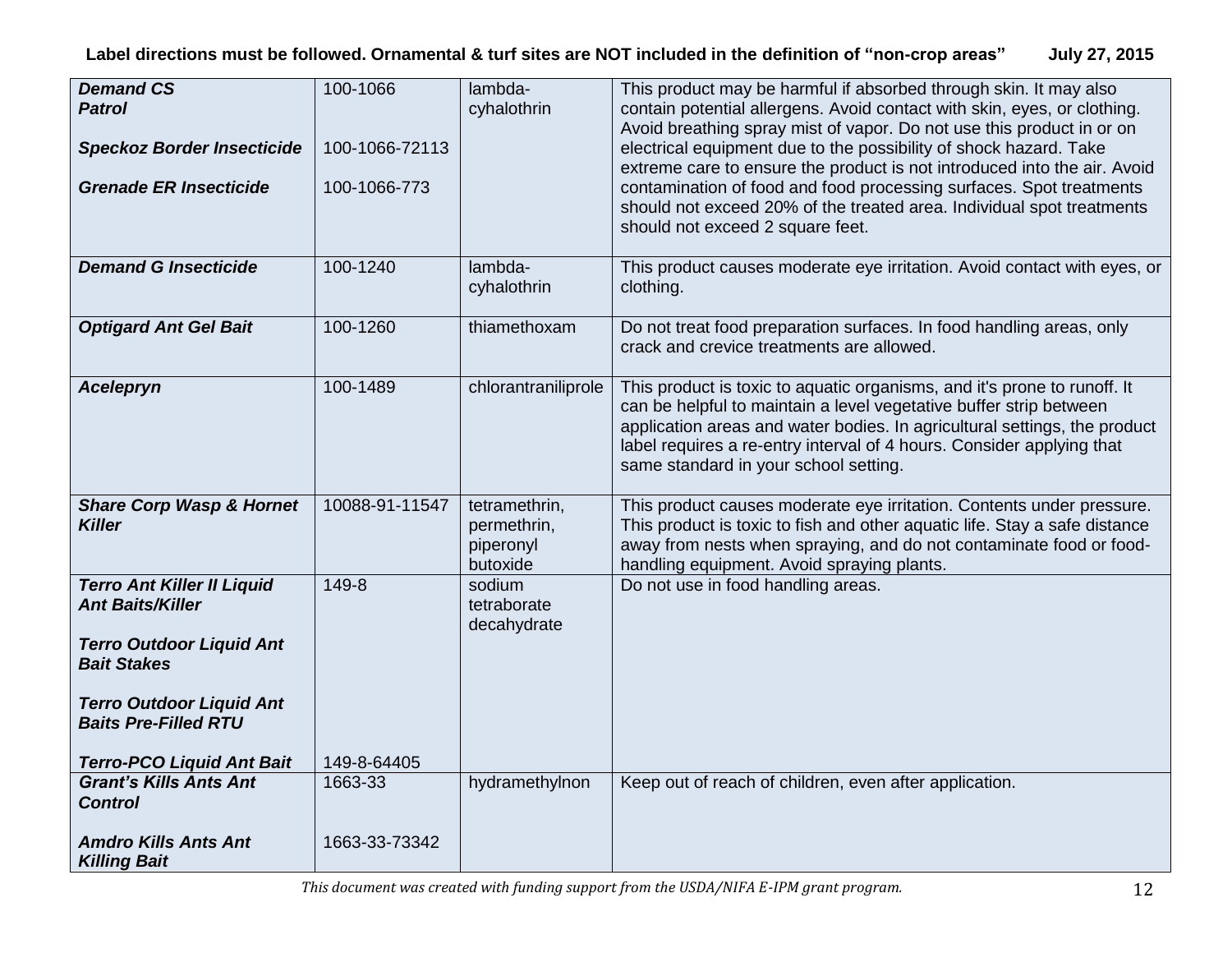| <b>Down and Out</b><br><b>Sting-X</b>                                                                    | 1769-370<br>1769-370-66114             | tetramethrin,<br>permethrin,<br>piperonyl<br>butoxide           | This product causes moderate eye irritation. Contents under pressure.<br>Chemical-resistant gloves are required for all handlers. This product is<br>flammable, and extremely toxic to fish. Prolonged or frequent exposure<br>could cause allergic reactions. Stay a safe distance away from nests<br>when spraying, and do not contaminate food or food-handling<br>equipment. Avoid spraying plants.                                                                                                                                                                         |
|----------------------------------------------------------------------------------------------------------|----------------------------------------|-----------------------------------------------------------------|---------------------------------------------------------------------------------------------------------------------------------------------------------------------------------------------------------------------------------------------------------------------------------------------------------------------------------------------------------------------------------------------------------------------------------------------------------------------------------------------------------------------------------------------------------------------------------|
| <b>Phantom Termiticide-</b><br><b>Insecticide</b>                                                        | 241-392                                | chlorfenapyr                                                    | Harmful if swallowed, inhaled or absorbed through skin. This product<br>causes moderate eye irritation. DO NOT get in eyes, on skin, or on<br>clothing. All handlers must wear chemical resistant gloves. For termite<br>uses, eye protection and a mask may be needed; see the label for<br>specific instructions. Do not apply this product around electrical<br>equipment due to the possibility of shock hazard. Do not apply into<br>heating and air conditioning vents. Do not treat classrooms while in<br>use. Do not contaminate food, utensils, or handling surfaces. |
| <b>Talstar Professional</b><br><b>Insecticide</b><br><b>Ortho Max Pro</b>                                | 279-3206                               | bifenthrin                                                      | Harmful if swallowed, inhaled or absorbed through the skin. Avoid<br>contact with skin, eyes or clothing. Avoid breathing spray mist. All<br>handlers must wear chemical resistant gloves when mixing/loading,<br>and perhaps, waterproof gloves when applying. See the label. When<br>working in a non-ventilated space, a respirator and protective eyewear                                                                                                                                                                                                                   |
| <b>Lesco CrossCheck Plus</b><br><b>Multi-Insecticide</b>                                                 | 279-3206-10404                         |                                                                 | are required. Do not apply to any electrical equipment because of<br>possible shock hazard. Do not allow spray to contact food, utensils, or<br>handling surfaces.                                                                                                                                                                                                                                                                                                                                                                                                              |
| <b>Advion Cockroach Gel Bait</b>                                                                         | 352-652                                | indoxacarb                                                      | Avoid contact with skin, eyes, or clothing. This product contains<br>potential allergens. Do not use this product in or on electrical<br>equipment where a possibility of shock hazard exists. In food handling<br>areas, this product may only be applied as a crack and crevice<br>treatment where you can be sure that food, utensils, and food handling<br>surfaces won't become contaminated.                                                                                                                                                                              |
| <b>Advion Ant Gel</b>                                                                                    | 352-746, also<br>found as 100-<br>1498 | indoxacarb                                                      | Avoid contact with skin, eyes, or clothing. Do not use this product in or<br>on electrical equipment where a possibility of shock hazard exists. In<br>food handling areas, this product may only be applied as a crack and<br>crevice treatment where you can be sure that food, utensils, and food<br>handling surfaces won't become contaminated.                                                                                                                                                                                                                            |
| <b>Safer Brand Wasp and</b><br><b>Hornet Killer</b><br><b>Safer Brand Flying Insect</b><br><b>Killer</b> | 36488-47                               | d-limonene,<br>pyrethrins,<br>potassium salts<br>of fatty acids | Avoid contact with skin or clothing. Contents under pressure. Do not<br>sure near heat or open flame. Do not apply this product to conduits,<br>motor housings, junction and switch boxes, electrical equipment, or any<br>surface that may be damaged by water. When used indoors, leave the<br>room after spraying and ventilate upon return.                                                                                                                                                                                                                                 |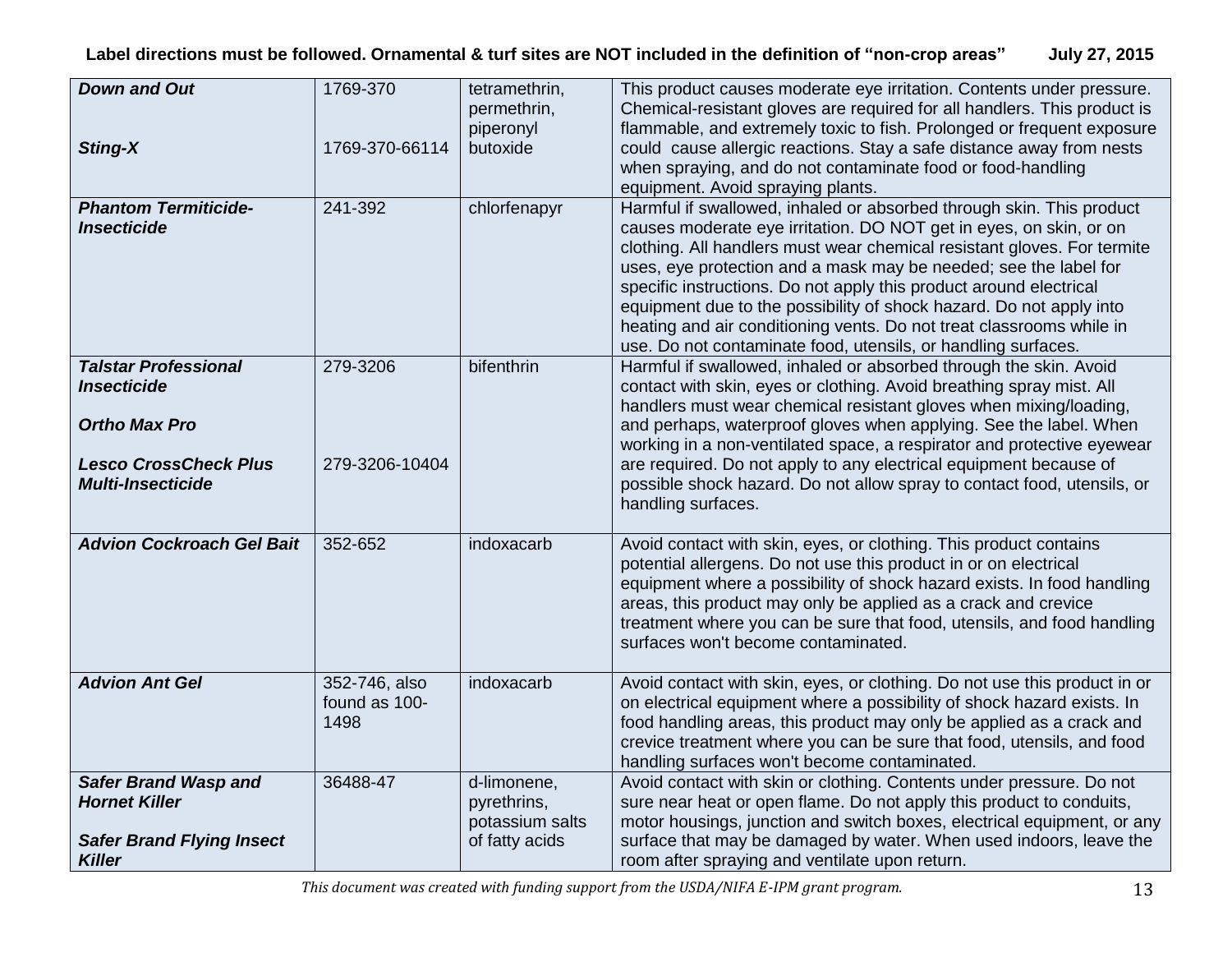| <b>Maxforce Professional</b><br><b>Insect Control Roach Killer</b><br><b>Bait Gel</b>                                                                                                       | 432-1254 | hydramethylnon  | Harmful if swallowed or absorbed through skin. This product causes<br>moderate eye irritation. Avoid contact with eyes, skin or clothing. Do<br>not apply bait to areas where food, utensils, or handling surfaces may<br>become contaminated.                                                                                                                                                                                                                                                                                                                                                |
|---------------------------------------------------------------------------------------------------------------------------------------------------------------------------------------------|----------|-----------------|-----------------------------------------------------------------------------------------------------------------------------------------------------------------------------------------------------------------------------------------------------------------------------------------------------------------------------------------------------------------------------------------------------------------------------------------------------------------------------------------------------------------------------------------------------------------------------------------------|
| <b>Maxforce FC Professional</b><br><b>Insect Control Roach Killer</b><br><b>Bait Gel</b><br><b>Maxforce FC Select</b><br><b>Professional Insect Control</b><br><b>Roach Killer Bait Gel</b> | 432-1259 | fipronil        | Harmful if absorbed through skin. This product causes moderate eye<br>irritation. Avoid contact with skin, eyes, and clothing. Do not use this<br>product in or on electrical equipment where a possibility of shock<br>hazard exists. In food handling areas, only crack and crevice<br>treatments are allowed. Do not treat food preparation surfaces.                                                                                                                                                                                                                                      |
| <b>Maxforce</b><br><b>FC Ant Killer Bait Gel</b><br><b>Maxforce FC Professional</b><br><b>Insect Control Ant Killer</b><br><b>Bait Gel</b>                                                  | 432-1264 | fipronil        | May be harmful if swallowed. Avoid contact with skin and clothing.<br>Keep exposed gel away from open foods and food contact surfaces.<br>Do not use this product in or on electrical equipment where a possibility<br>of shock hazard exists.                                                                                                                                                                                                                                                                                                                                                |
| <b>Merit 75 WSP Insecticide</b>                                                                                                                                                             | 432-1318 | imidacloprid    | Water-soluble packets provide a nearly closed system. This product is<br>highly toxic to bees, and it not allowed for use on linden trees,<br>basswood trees, or any Tilia species. Avoid breathing dust or vapor,<br>and avoid contact with skin, eyes, or clothing. This product is harmful if<br>absorbed through skin. Applicators and handlers must generally wear<br>gloves. This product is highly toxic to bees and aquatic invertebrates.<br>Groundwater may be contaminated if applications are made where the<br>soil is permeable, particularly where the water table is shallow. |
| <b>Tempo SC Ultra Insecticide</b>                                                                                                                                                           | 432-1363 | beta-cyfluthrin | Avoid contact with eyes or clothing. Harmful in inhaled or absorbed<br>through skin. This product causes moderate eye irritation. It is also<br>extremely toxic to fish and highly toxic to bees. The label has very<br>specific instructions about how to keep this pesticide out of water<br>bodies. If you have to spray overhead, wear safety glasses, goggles, or<br>face shield with a dust/mist respirator. Cover exposed food and/or food<br>handling equipment or remove them from the area being treated. Do<br>not apply to food handling surfaces. Allowed for use on buses.      |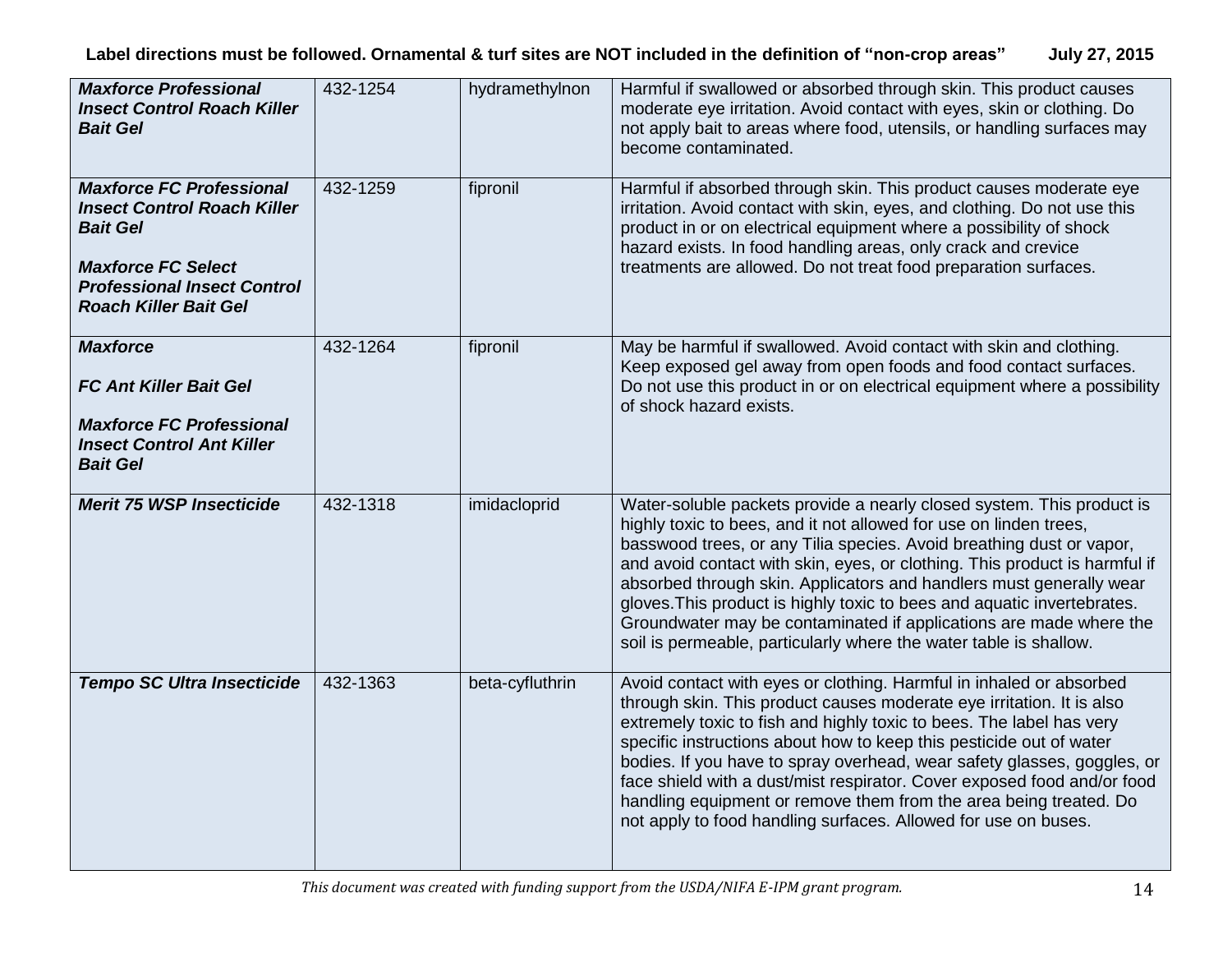| <b>Tempo 1% Dust Insecticide</b><br><b>Ready to use</b>                     | 432-1373      | cyfluthrin                         | This product causes moderate eye irritation, and it can be harmful if<br>inhaled or absorbed through skin. This product is toxic to fish. In food-<br>handling establishments, this proudct is permitted in non-food-handling<br>areas only, and it can only be used as a void or crack/crevice                                                                                                                                                                                                       |
|-----------------------------------------------------------------------------|---------------|------------------------------------|-------------------------------------------------------------------------------------------------------------------------------------------------------------------------------------------------------------------------------------------------------------------------------------------------------------------------------------------------------------------------------------------------------------------------------------------------------------------------------------------------------|
|                                                                             |               |                                    | treatment. It is not allowed in the food-handling areas.                                                                                                                                                                                                                                                                                                                                                                                                                                              |
| <b>Temprid SC Insecticide</b>                                               | 432-1483      | imidacloprid,<br>beta-cyfluthrin   | Harmful if swallowed or absorbed through skin. This product causes<br>moderate eye irritation. Avoid contact with skin, eyes or clothing.<br>Gloves are required. Do not apply to furniture or upholstery where<br>prolonged contact with humans will occur. Do not apply in food<br>handling areas. Do not apply more than 5 gallons of diluted product<br>indoors per applicator per day. When treating overhead areas, wear<br>safety glasses, goggles, or face shield and a dust/mist respirator. |
| <b>Delta Dust Insecticide</b>                                               | 432-772       | deltamethrin                       | May be harmful if absorbed through skin. Avoid contact with skin, eyes,<br>or clothing. In living areas, make applications in such a manner as to<br>avoid depositions on exposed surfaces or introducing the material into<br>the air. Do not allow food, utensils, or processing surfaces to become<br>contaminated.                                                                                                                                                                                |
| Raid Wasp & Hornet Killer<br>33                                             | 4822-553      | cypermethrin,<br>prallethrin       | Harmful if absorbed through skin. Avoid contact with skin, eyes, or<br>clothing. Keep the product away from fire, sparks and heated surfaces.<br>Do not expose the container to temperatures above 130° F. The best<br>time of day to treat the nests of flying insects is in the evening or early<br>morning. Wait at least 24 hours before removing the nest. Do not<br>contaminate food or utensils.                                                                                               |
| <b>Monterey Horticultural Oil</b>                                           | 48813-1-54705 | <b>Mineral Oil</b>                 | Avoid contact with eyes, skin, or clothing. Prolonged or repeated<br>contact with skin may cause allergic reactions. All handlers must wear<br>chemical resistant gloves. Harmful if absorbed through skin. Do not<br>apply during drought. In school settings, this product is only allowed for<br>ornamental plants, including interior courtyards and greenhouse plants.                                                                                                                           |
| <b>Prescription Treatment</b><br>Wasp Freeze Wasp &<br><b>Hornet Killer</b> | 499-362       | d-trans allethrin,<br>d-phenothrin | Harmful if swallowed, inhaled, or if absorbed through the skin. Avoid<br>breathing vapors or spray mist. Avoid contact with skin, eyes, or<br>clothing. This product is flammable, and its contents are under<br>pressure. Keep away from heat, sparks and open flame. May cause<br>staining of asphalt and shingles. For outdoor use only. The best time of<br>day to treat nests is in the evening or early morning. Stand 6-15 away<br>from elevated targets, not directly underneath.             |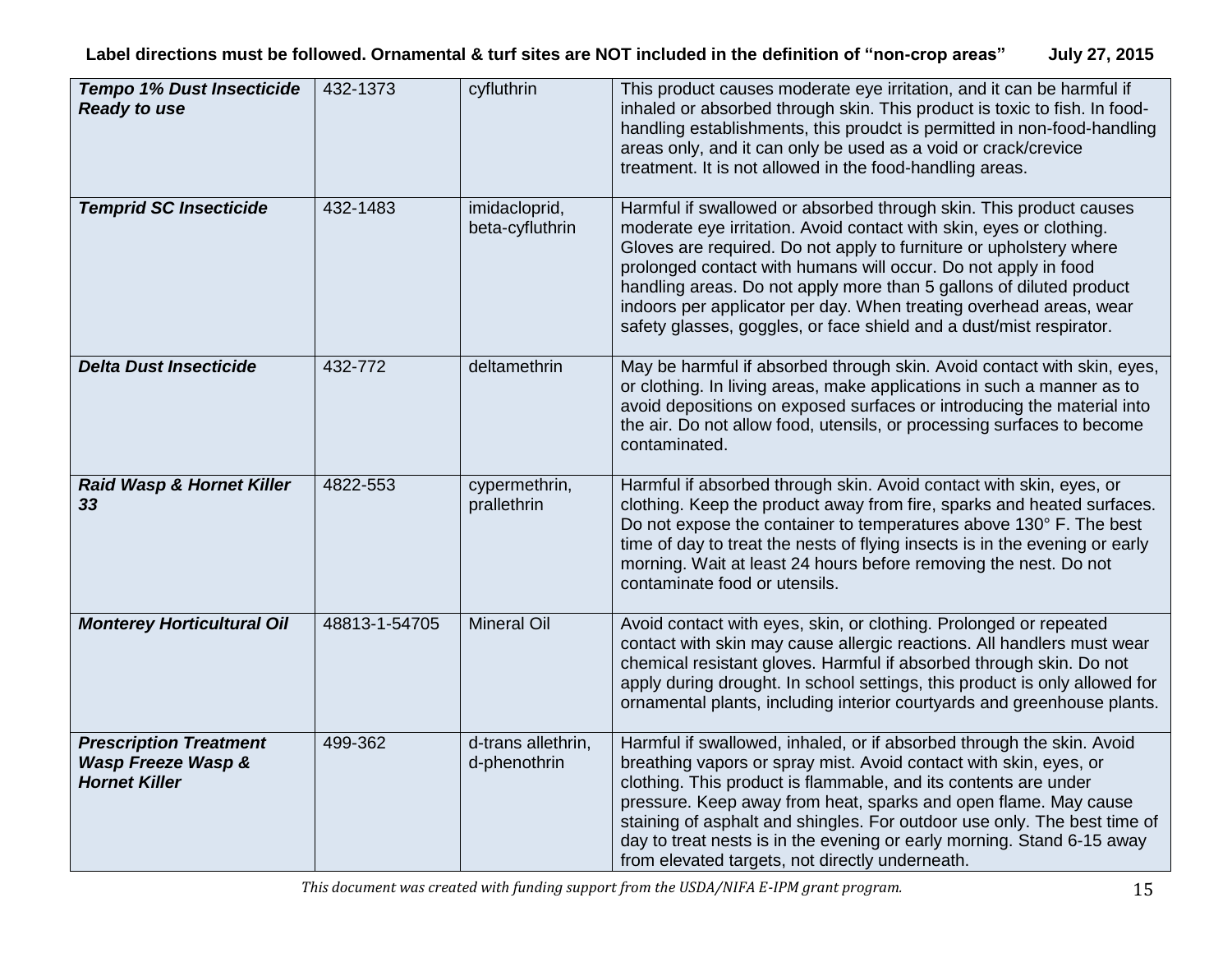**Label directions must be followed. Ornamental & turf sites are NOT included in the definition of "non-crop areas" July 27, 2015**

| <b>MotherEarth D Pest Control</b><br>Dust                                                                                                      | 499-509      | diatomaceous<br>earth (amorphous<br>silica)                          | This product causes moderate eye irritation. Avoid contact with eyes or<br>clothing. Use adequate ventilation and avoid breathing dust. For<br>prolonged exposure to dust, use a suitable dust mask approved by<br>NIOSH. In living areas, make applications in such a manner as to avoid<br>deposits on exposed surfaces or introducing the material into the air. In<br>food handling areas, only crack, crevice, and spot treatments are<br>allowed. |
|------------------------------------------------------------------------------------------------------------------------------------------------|--------------|----------------------------------------------------------------------|---------------------------------------------------------------------------------------------------------------------------------------------------------------------------------------------------------------------------------------------------------------------------------------------------------------------------------------------------------------------------------------------------------------------------------------------------------|
| <b>MotherEarth Granular</b><br><b>Scatter Bait</b>                                                                                             | 499-515      | boric acid                                                           | Harmful if absorbed through skin. This product causes moderate eye<br>irritation. Avoid contact with skin, eyes, and clothing. Applicators and<br>handlers must wear chemical-resistant or waterproof gloves. Avoid<br>contamination of food.                                                                                                                                                                                                           |
| <b>Orange Guard</b>                                                                                                                            | 61887-1      | d-limonene                                                           | Avoid contact with eyes or clothing. This product causes moderate eye<br>irritation. When using the product indoors, wait three minutes after<br>spraying before wiping off any excess fluid.                                                                                                                                                                                                                                                           |
| <b>Mosquito Dunks Biological</b><br><b>Mosquito Control</b><br><b>Summit B.t.i. Briquets</b><br><b>Floating Sustained-Release</b><br>Larvicide | 6218-47      | <b>Bacillus</b><br>thuringiensis<br>subspecies<br><i>israelensis</i> | Avoid breathing dust. This product causes moderate eye irritation.<br>Avoid contact with eyes or clothing.                                                                                                                                                                                                                                                                                                                                              |
| <b>Conserve SC Turf &amp;</b><br><b>Ornamental</b>                                                                                             | 62719-291    | spinosad                                                             | To control insect pests on ornamental plants growing outside, or in<br>greenhouses. Do not apply to edible plants. This product is toxic to<br>bees for three hours after treatment. It is also toxic to aquatic animals.<br>Follow specific label instructions to protect bees and streams.                                                                                                                                                            |
| <b>EcoPCO WP-X Wettable</b><br><b>Powder Insecticide</b>                                                                                       | 67425-25-655 | pyrethrins, 2-<br>phenylethyl<br>propionate, oil of<br>thyme         | Harmful if swallowed or inhaled. This product causes moderate eye<br>irritation. Avoid breathing dust. Avoid contact with skin, eyes, or<br>clothing. Carefully open the container by holding it near its base, avoid<br>squeezing the container as this may cause contents to puff out. In food<br>handling areas, only crack, crevice, and spot treatments are allowed.<br>Exposed food should be covered or removed.                                 |
| <b>InTice Liquid Ant Bait</b>                                                                                                                  | 73079-7      | sodium<br>tetraborate<br>decahydrate                                 | Harmful if swallowed or absorbed through the skin. In food handling<br>areas, only crack and crevice treatments are allowed. Any product<br>remaining outside of cracks and crevices must be cleaned up and<br>removed.                                                                                                                                                                                                                                 |
| <b>InTice Gelamino Ant Bait</b>                                                                                                                | 73079-8      | sodium<br>tetraborate<br>decahydrate                                 | Harmful if swallowed. In food handling areas, only crack and crevice<br>treatments are allowed. Any product remaining outside of cracks and<br>crevices must be cleaned up and removed.                                                                                                                                                                                                                                                                 |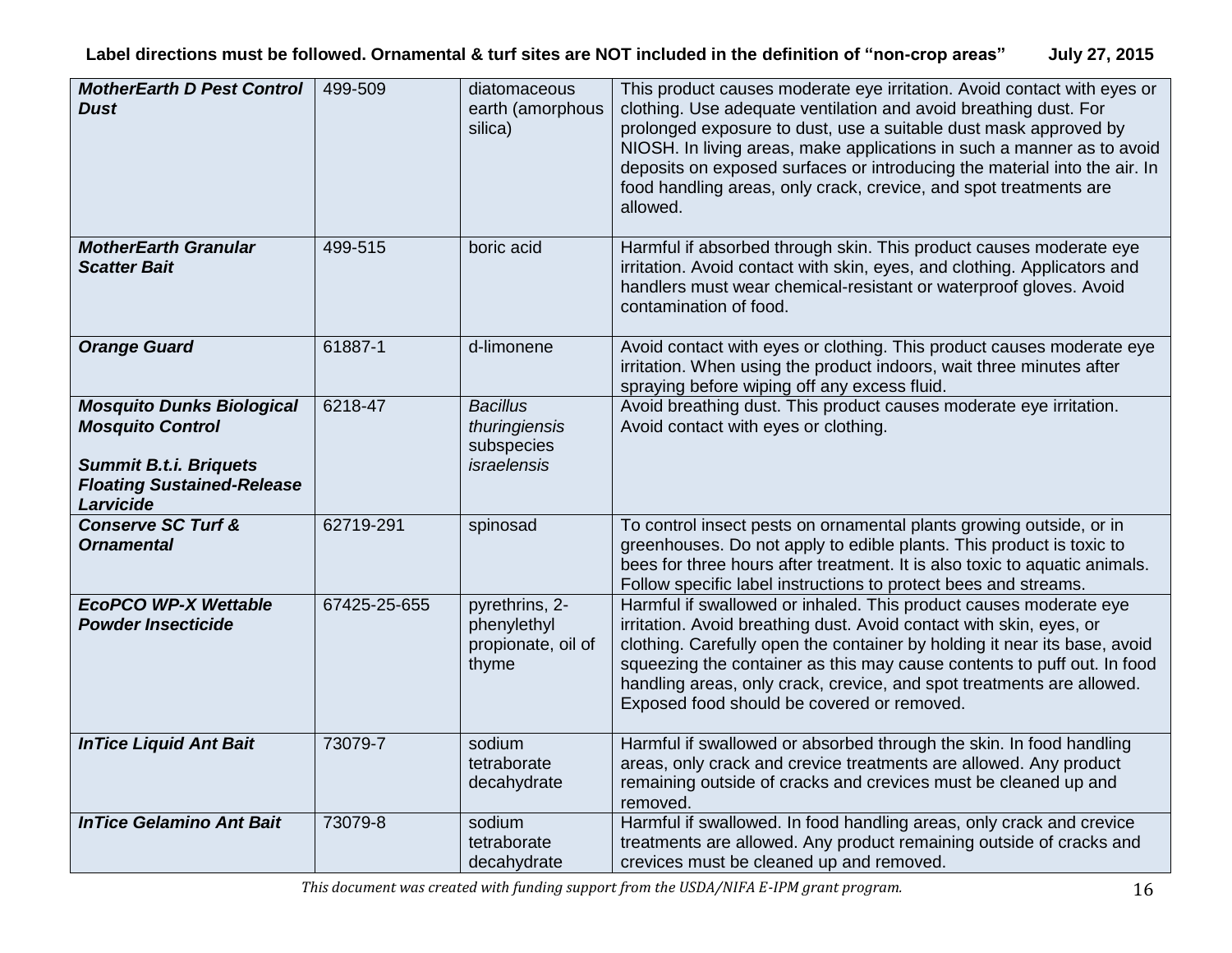| <b>Gourmet Liquid Ant Bait</b><br><b>Revenge Pre-filled Liquid</b><br><b>Ant Baits</b><br><b>Combat Liquid Ant Bait</b> | 73766-2<br>73766-2-4<br>73766-2-64240 | disodium<br>octaborate<br>tetrahydrate<br>(basically boric<br>acid) | Applicators and other handlers must wear chemical resistant or<br>waterproof gloves. Keep out of reach of children. Do not contaminate<br>food.                                                                                                                                                                                                                                                                                                                                                                                                                                                                                                                                                 |
|-------------------------------------------------------------------------------------------------------------------------|---------------------------------------|---------------------------------------------------------------------|-------------------------------------------------------------------------------------------------------------------------------------------------------------------------------------------------------------------------------------------------------------------------------------------------------------------------------------------------------------------------------------------------------------------------------------------------------------------------------------------------------------------------------------------------------------------------------------------------------------------------------------------------------------------------------------------------|
| <b>Bee Bopper II</b><br><b>ARI Wasp and Hornet Killer</b>                                                               | 7754-44                               | tetramethrin, d-<br>phenothrin                                      | Harmful if swallowed, absorbed through the skin, or inhaled. Causes<br>moderate eye irritation. Avoid contact with skin, eyes, or clothing. Avoid<br>breathing vapor or spray mist. Do not use in commercial areas where<br>food is handled, stored, or served. The contents of this product are<br>under pressure. Do not store near heat, sparks or open flame. Contains<br>petroleum distillates.                                                                                                                                                                                                                                                                                            |
| <b>Termidor SC</b>                                                                                                      | 7969-210                              | fipronil                                                            | Harmful if swallowed, absorbed through skin or inhaled. Do not get in<br>eyes, on skin or on clothing. Do not breathe spray mist. All handlers<br>must wear chemical-resistant gloves. When working in an unventilated<br>space, protective eyewear and a respirator are required. Do not apply<br>indoors except for wall voids.                                                                                                                                                                                                                                                                                                                                                               |
| <b>TriStar 8.5 SL Insecticide</b>                                                                                       | 8033-106-1001                         | acetamiprid                                                         | This product is harmful if absorbed through the skin or inhaled. Avoid<br>contat with eyes, skin and clothing, and avoid breathing vapors or<br>spray mist. All handlers must wear chemical-resistant gloves. This<br>product is highly toxic to bees. Do not apply this product when bees are<br>visiting the area. In agricultural settings, the label requires a restricted<br>entry interval (REI) of 12 hours. Consider applying that same standard<br>in your school setting. Linden and Basswood trees are highly attractive<br>to bees, and they have some inherent toxicity to bees. Consider<br>choosing a non-neonicotinoid insecticide for trees in this family (Tilia<br>species). |
| <b>Rescue! WHY Attractant</b>                                                                                           | 84565-3-49407                         | heptyl butyrate,<br>acetic acid, 2-<br>methyl-1-butanol             | This product causes moderate eye irritation. Do not allow contact with<br>your clothing because wasps, hornets, and/or yellow jackets may<br>become attracted to you. Outdoor use only.                                                                                                                                                                                                                                                                                                                                                                                                                                                                                                         |
| <b>Spectracide Wasp and</b><br><b>Hornet Killer 3</b>                                                                   | 9688-190-8845                         | prallethrin,<br>lambda-<br>cyhalothrin                              | Never use indoors. Do not apply near sewers, drains, or gutters where<br>drainage might reach water bodies. Do not use in or on electrical<br>equipment. Stand a safe distance from the nest, never underneath.<br>Storage temperatures above 130° F may cause bursting.                                                                                                                                                                                                                                                                                                                                                                                                                        |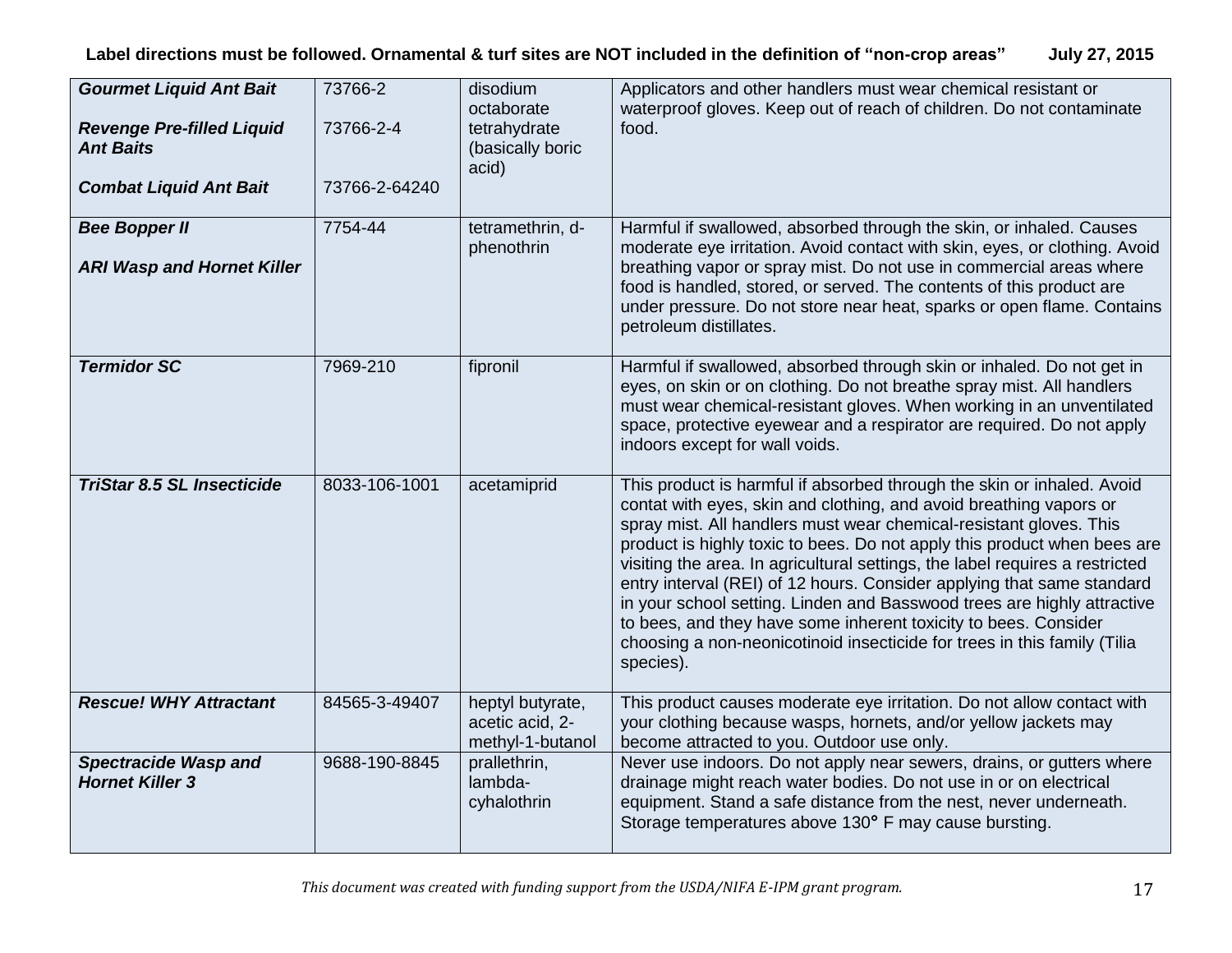The products listed here meet the criteria under the law for use in and around Oregon schools and they are registered for sale in the state of Oregon.iii **Use the EPA Registration number** to match products on the list. **The same product name can be used for different products, so matching the product name(s) below to products on the shelf is not sufficient**.

### **Molluscicides**

| <b>Product Name</b> | EPA Reg.      | <b>Active</b>  | Read the label, use products only for labeled uses, and be                |
|---------------------|---------------|----------------|---------------------------------------------------------------------------|
|                     | No.           | Ingredient(s)  | aware of the following:                                                   |
| <b>Sluggo</b>       | 67702-3-54705 | iron phosphate | This product causes moderate eye irritation. Avoid contact with eyes or   |
|                     |               |                | clothing. Keep out of children's reach, before and after the application. |
|                     |               |                | Sweep any granules off driveways and sidewalks, back into treatment       |
|                     |               |                | areas to avoid excess runoff.                                             |

# **Fungicides**

| <b>Product Name</b>               | EPA Reg.<br>No. | <b>Active</b><br>Ingredient(s) | Read the label, use products only for labeled uses, and be<br>aware of the following:                                                                                                                                                                                                                                                                                                                                                                                                                                                        |
|-----------------------------------|-----------------|--------------------------------|----------------------------------------------------------------------------------------------------------------------------------------------------------------------------------------------------------------------------------------------------------------------------------------------------------------------------------------------------------------------------------------------------------------------------------------------------------------------------------------------------------------------------------------------|
| <b>Headway</b><br>(not Highway)   | 100-1216        | azoxystrobin,<br>propiconazole | This product causes moderate eye irritation. All handlers must wear<br>chemical-resistant gloves. In agricultural settings, the label requires a<br>restricted entry interval (REI) of 24 hours. Consider applying that same<br>standard in your school setting. Do not allow any of this product to come in<br>contact with apple trees. It is toxic to fish and other aquatic life, and highly<br>water-soluble. Groundwater could be contaminated if this product is applied<br>where soils are permeable and the water table is shallow. |
| <b>Monterey Horticultural Oil</b> | 48813-1-54705   | mineral oil                    | Avoid contact with eyes, skin, or clothing. Prolonged or repeated contact<br>with skin may cause allergic reactions. All handlers must wear chemical<br>resistant gloves. Harmful if absorbed through skin. Do not apply during<br>drought. In school settings, this product is only allowed for ornamental<br>plants, including interior courtyards and greenhouse plants.                                                                                                                                                                  |